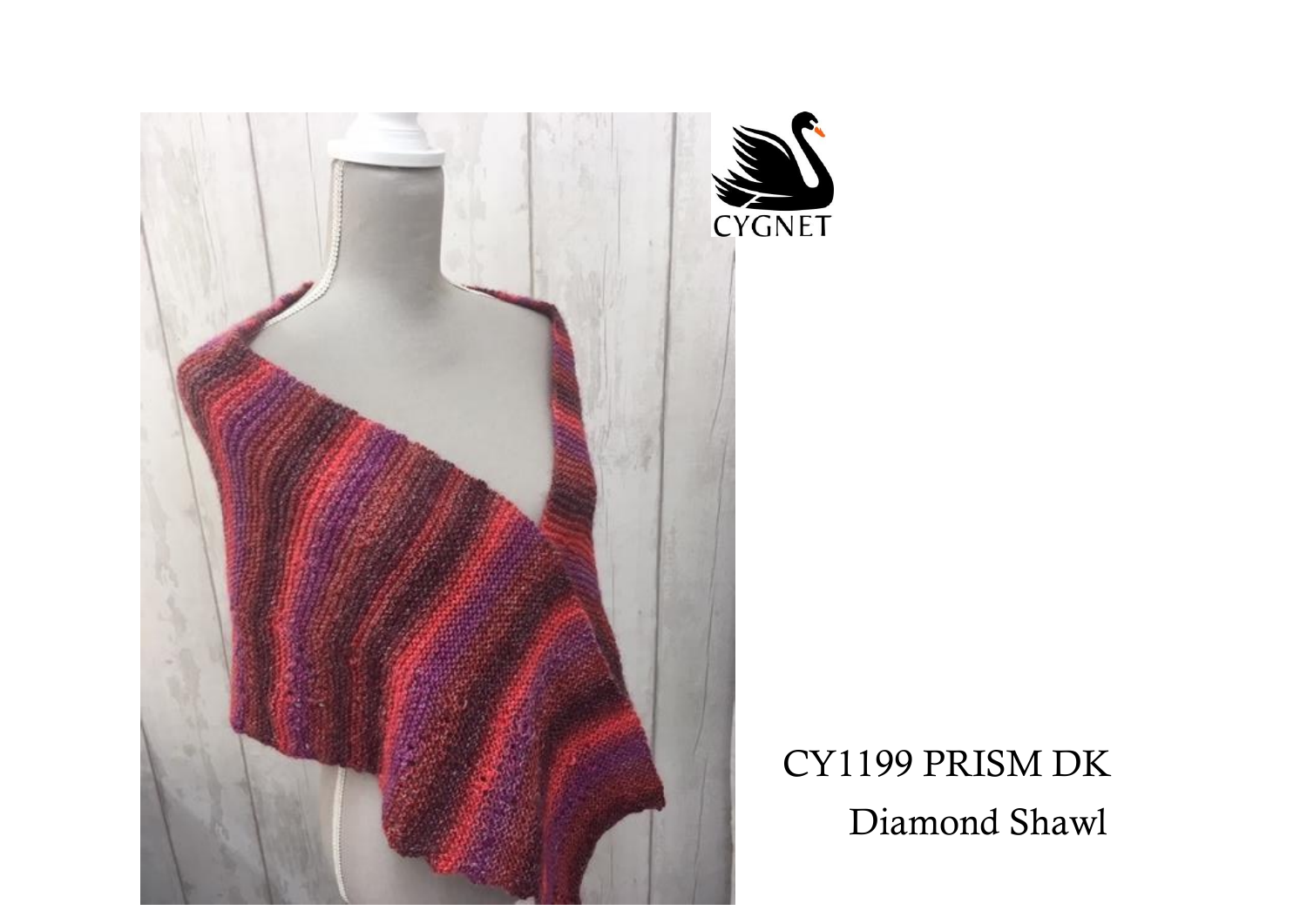| <b>Materials</b>                                                                                                                                                             |                                                         |                                                                                 |  |  |  |  |  |
|------------------------------------------------------------------------------------------------------------------------------------------------------------------------------|---------------------------------------------------------|---------------------------------------------------------------------------------|--|--|--|--|--|
| Prism DK Shade Radiant 7011                                                                                                                                                  | $2 \times 100$ g                                        |                                                                                 |  |  |  |  |  |
| <b>Needles</b>                                                                                                                                                               |                                                         | <b>Tension</b>                                                                  |  |  |  |  |  |
| 5mm pair of needles                                                                                                                                                          | Darning needles to sew in ends<br><b>Stitch Markers</b> | 22 stitches and 28 rows to 10cm<br>(4in) over stocking stitch on 4mm<br>needles |  |  |  |  |  |
| IT IS ESSENTIAL TO WORK TO THE STATED TENSION TO ENSURE THE CORRECT SIZING. If you tension square has<br>less stitches, use a thinner needle, if more, use a thicker needle. |                                                         |                                                                                 |  |  |  |  |  |
|                                                                                                                                                                              |                                                         |                                                                                 |  |  |  |  |  |
| <b>Abbreviations</b>                                                                                                                                                         |                                                         |                                                                                 |  |  |  |  |  |
|                                                                                                                                                                              |                                                         |                                                                                 |  |  |  |  |  |

| k           | knit               | st        | stitches   | s <sub>1</sub> | slip stitch                        | dec    | decrease                                                                                                        |
|-------------|--------------------|-----------|------------|----------------|------------------------------------|--------|-----------------------------------------------------------------------------------------------------------------|
| p           | purl               | rs        | right side | stst           | stocking<br>stitch                 | ins/cm | inches/centimetres                                                                                              |
| k2tog       | knit 2<br>together | <b>WS</b> | wrong side | <b>VO</b>      | Yarn over to create another stitch |        |                                                                                                                 |
|             |                    |           |            | ssk            | Slip 1, K1, pass slip over         |        |                                                                                                                 |
| Inc1        |                    |           |            |                |                                    |        | Include a stitch by picking up the bar between the stitches from front to back and knit the bar on to the right |
| hand needle |                    |           |            |                |                                    |        |                                                                                                                 |

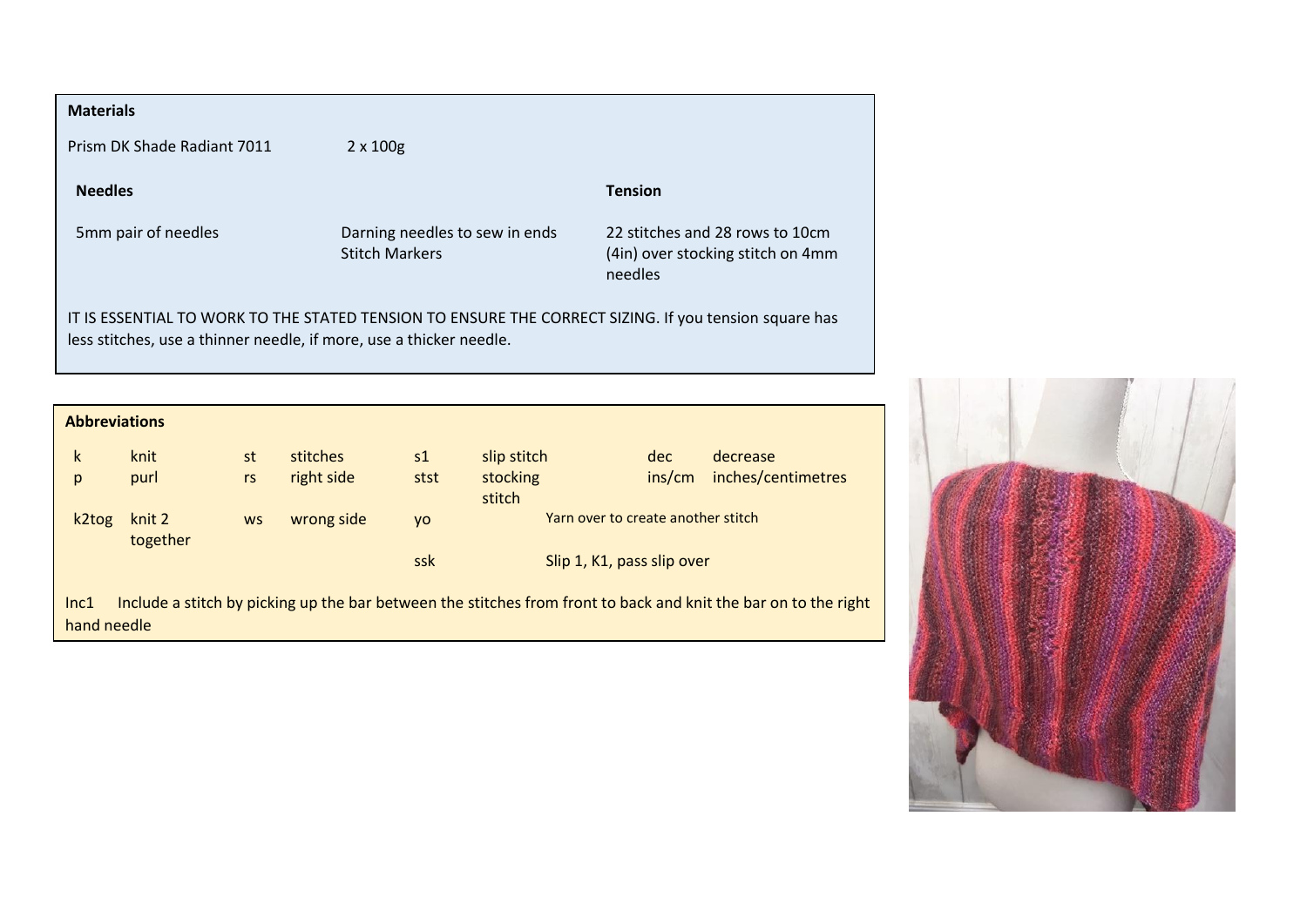| <b>Part</b><br>$\overline{\mathbf{1}}$ | Cast on 7, place stitch marker, CO 23                        |                   |               |                     |                |               |
|----------------------------------------|--------------------------------------------------------------|-------------------|---------------|---------------------|----------------|---------------|
|                                        |                                                              |                   |               |                     |                |               |
|                                        | Marker is positioned between the edging and the main pattern |                   |               |                     |                |               |
|                                        | <b>Edging</b>                                                |                   | <b>Edging</b> | <b>Total</b><br>sts | Main           | <b>Edging</b> |
| $\mathbf{1}$                           | K2, Inc1, K20,                                               | Knit              |               | 30                  | 7              | 23            |
| $\mathbf{2}$                           |                                                              | Knit              | K23           | 30                  | 7              | 23            |
| $\mathbf{3}$                           | K2, Inc1, K21                                                | Knit              |               | 31                  | 7              | 24            |
| 4                                      |                                                              | Knit              | K24           | 31                  | $\overline{z}$ | 24            |
| $5\phantom{a}$                         | K2, Inc1, K12, K2tog, YO, K8                                 | Inc1, Knit to end |               | 33                  | 8              | 25            |
| 6                                      |                                                              | Knit              | K25           | 33                  | 8              | 25            |
| 7                                      | K1, K2tog, K10, K2tog, YO, K2, K2tog, YO, K6                 | Knit              |               | 32                  | 8              | 24            |
| 8                                      |                                                              | Knit              | K24           | 32                  | 8              | 24            |
| 9                                      | K1, K2tog, K7, K2tog, YO, K6, K2tog, YO, K4                  | Inc1, Knit to end |               | 32                  | 9              | 23            |
| 10                                     |                                                              | Knit              | K23           | 32                  | 9              | 23            |
| 11                                     | K1, K2tog, K4, K2tog, YO, K10, K2tog, YO, K2                 | Knit              |               | 31                  | 9              | 22            |
| 12                                     |                                                              | Knit              | K22           | 31                  | 9              | 22            |
| 13                                     | K2, Inc1, K6, K2tog, YO, K6, K2tog, YO, K4                   | Inc1, Knit to end |               | 33                  | 10             | 23            |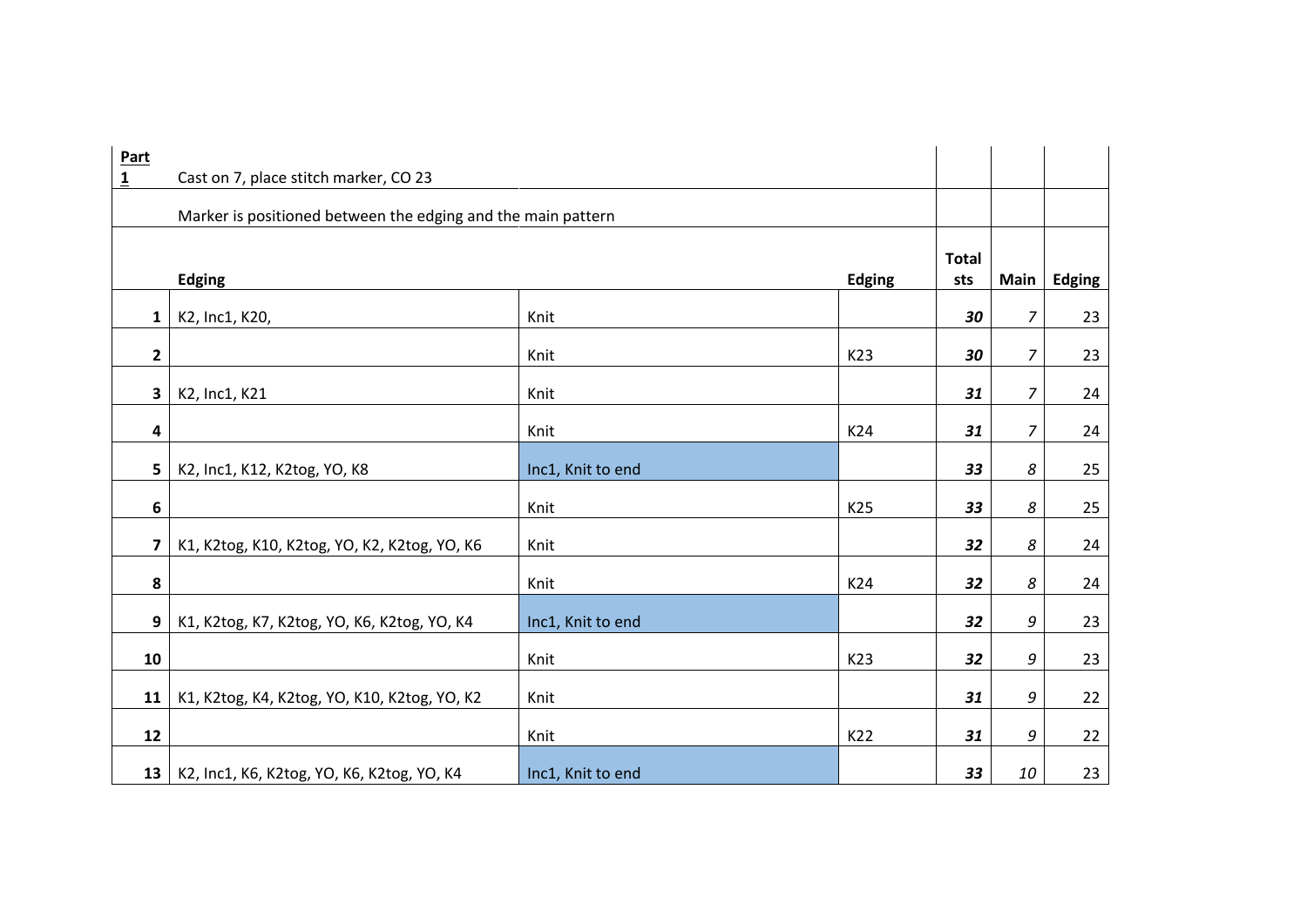| 14 |                                              | Knit              | K23 | 33 | 10 | 23 |
|----|----------------------------------------------|-------------------|-----|----|----|----|
| 15 | K2, Inc1, K9, K2tog, YO, K2, K2tog, YO, K6   | Knit              |     | 34 | 10 | 24 |
| 16 |                                              | Knit              | K24 | 34 | 10 | 24 |
| 17 | K2, Inc1, K12, K2tog, YO, K8                 | Inc1, Knit to end |     | 36 | 11 | 25 |
| 18 |                                              | Knit              | K25 | 36 | 11 | 25 |
| 19 | K1, K2tog, K22                               | Knit              |     | 35 | 11 | 24 |
| 20 |                                              | Knit              | K24 | 35 | 11 | 24 |
| 21 | K1, K2tog, K21                               | Inc1, Knit to end |     | 35 | 12 | 23 |
| 22 |                                              | Knit              | K23 | 35 | 12 | 23 |
| 23 | K1, K2tog, K20                               | Knit              |     | 34 | 12 | 22 |
| 24 |                                              | Knit              | K22 | 34 | 12 | 22 |
| 25 | K2, Inc1, K20                                | Inc1, Knit to end |     | 36 | 13 | 23 |
| 26 |                                              | Knit              | K23 | 36 | 13 | 23 |
| 27 | K2, Inc1, K21                                | Knit              |     | 37 | 13 | 24 |
| 28 |                                              | Knit              | K24 | 37 | 13 | 24 |
| 29 | K2, Inc1, K12, K2tog, YO, K8                 | Inc1, Knit to end |     | 39 | 14 | 25 |
| 30 |                                              | Knit              | K25 | 39 | 14 | 25 |
| 31 | K1, K2tog, K10, K2tog, YO, K2, K2tog, YO, K6 | Knit              |     | 38 | 14 | 24 |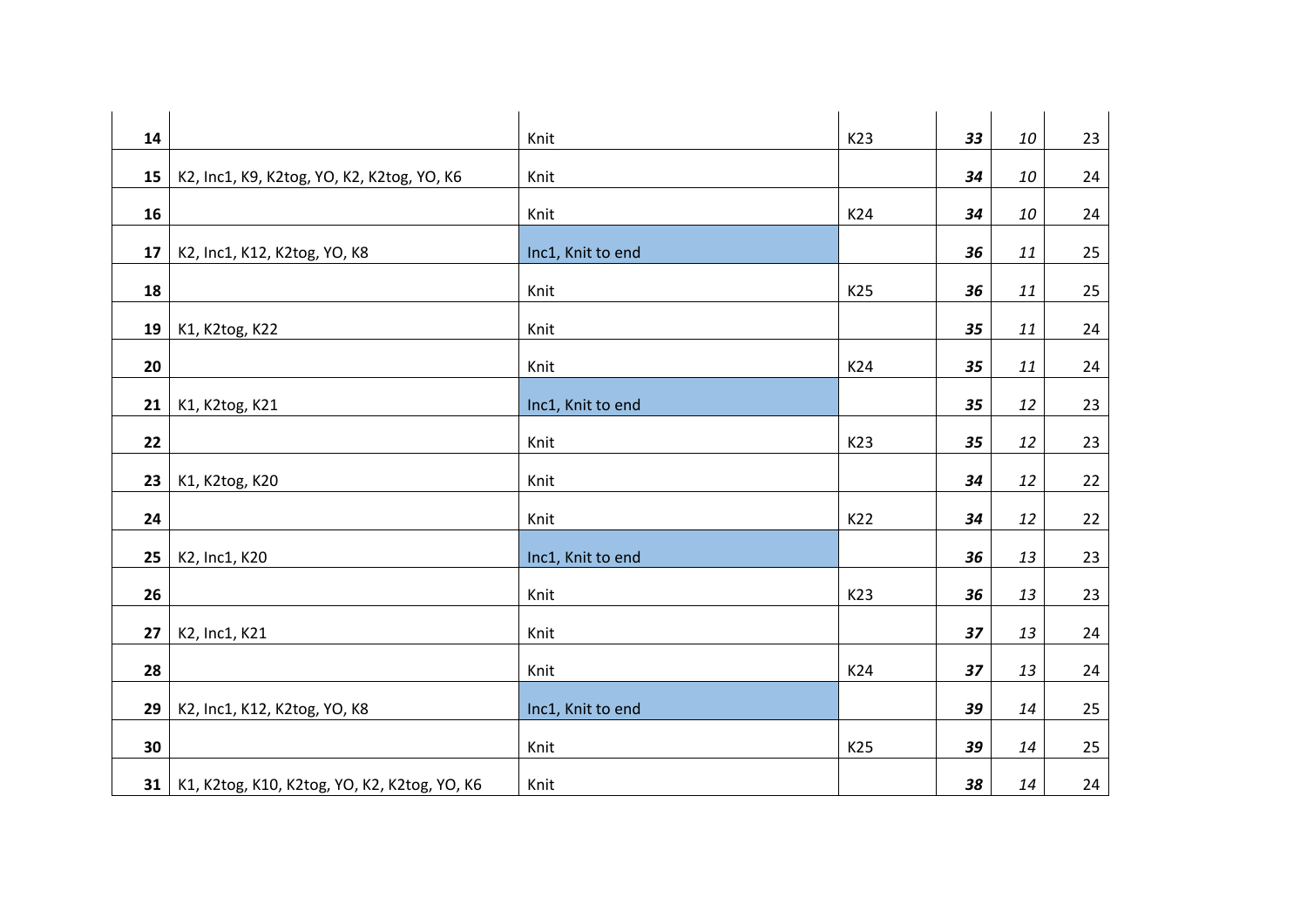| 32 |                                              | Knit              | K24 | 38 | 14 | 24 |
|----|----------------------------------------------|-------------------|-----|----|----|----|
| 33 | K1, K2tog, K7, K2tog, YO, K6, K2tog, YO, K4  | Inc1, Knit to end |     | 38 | 15 | 23 |
| 34 |                                              | Knit              | K23 | 38 | 15 | 23 |
| 35 | K1, K2tog, K4, K2tog, YO, K10, K2tog, YO, K2 | Knit              |     | 37 | 15 | 22 |
| 36 |                                              | Knit              | K22 | 37 | 15 | 22 |
| 37 | K2, Inc1, K6, K2tog, YO, K6, K2tog, YO, K4   | Inc1, Knit to end |     | 39 | 16 | 23 |
| 38 |                                              | Knit              | K23 | 39 | 16 | 23 |
| 39 | K2, Inc1, K9, K2tog, YO, K2, K2tog, YO, K6   | Knit              |     | 40 | 16 | 24 |
| 40 |                                              | Knit              | K24 | 40 | 16 | 24 |
| 41 | K2, Inc1, K12, K2tog, YO, K8                 | Inc1, Knit to end |     | 42 | 17 | 25 |
| 42 |                                              | Knit              | K25 | 42 | 17 | 25 |
| 43 | K1, K2tog, K22                               | Knit              |     | 41 | 17 | 24 |
| 44 |                                              | Knit              | K24 | 41 | 17 | 24 |
| 45 | K1, K2tog, K21                               | Inc1, Knit to end |     | 41 | 18 | 23 |
| 46 |                                              | Knit              | K23 | 41 | 18 | 23 |
| 47 | K1, K2tog, K20                               | Knit              |     | 40 | 18 | 22 |
| 48 |                                              | Knit              | K22 | 40 | 18 | 22 |
| 49 | K2, Inc1, K20                                | Inc1, Knit to end |     | 42 | 19 | 23 |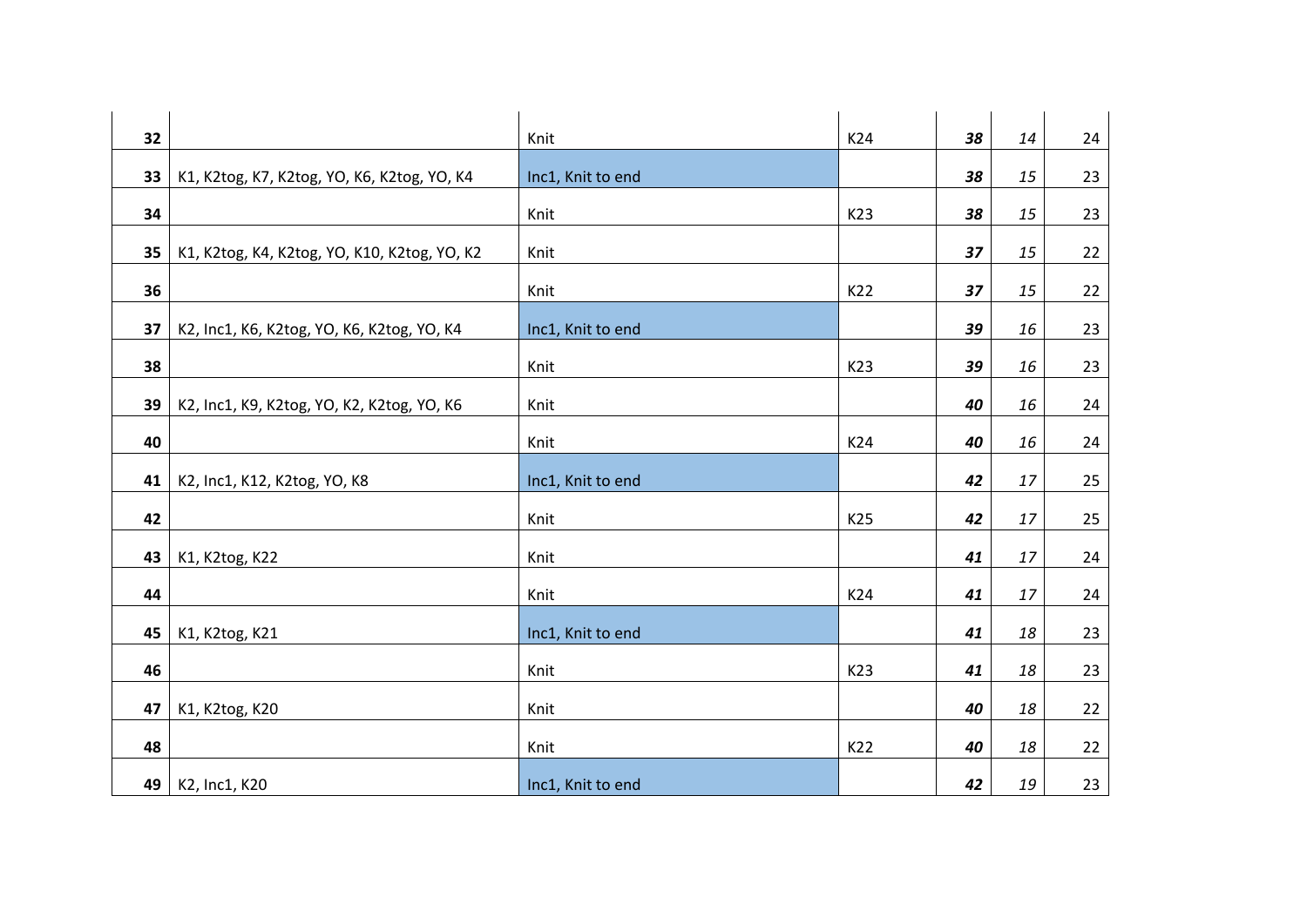| 50 |                                              | Knit              | K23 | 42 | 19 | 23 |
|----|----------------------------------------------|-------------------|-----|----|----|----|
| 51 | K2, Inc1, K21                                | Knit              |     | 43 | 19 | 24 |
| 52 |                                              | Knit              | K24 | 43 | 19 | 24 |
| 53 | K2, Inc1, K12, K2tog, YO, K8                 | Inc1, Knit to end |     | 45 | 20 | 25 |
| 54 |                                              | Knit              | K25 | 45 | 20 | 25 |
| 55 | K1, K2tog, K10, K2tog, YO, K2, K2tog, YO, K6 | Knit              |     | 44 | 20 | 24 |
| 56 |                                              | Knit              | K24 | 44 | 20 | 24 |
| 57 | K1, K2tog, K7, K2tog, YO, K6, K2tog, YO, K4  | Inc1, Knit to end |     | 44 | 21 | 23 |
| 58 |                                              | Knit              | K23 | 44 | 21 | 23 |
| 59 | K1, K2tog, K4, K2tog, YO, K10, K2tog, YO, K2 | Knit              |     | 43 | 21 | 22 |
| 60 |                                              | Knit              | K22 | 43 | 21 | 22 |
| 61 | K2, Inc1, K6, K2tog, YO, K6, K2tog, YO, K4   | Inc1, Knit to end |     | 45 | 22 | 23 |
| 62 |                                              | Knit              | K23 | 45 | 22 | 23 |
| 63 | K2, Inc1, K9, K2tog, YO, K2, K2tog, YO, K6   | Knit              |     | 46 | 22 | 24 |
| 64 |                                              | Knit              | K24 | 46 | 22 | 24 |
| 65 | K2, Inc1, K12, K2tog, YO, K8                 | Inc1, Knit to end |     | 48 | 23 | 25 |
| 66 |                                              | Knit              | K25 | 48 | 23 | 25 |
| 67 | K1, K2tog, K22                               | Knit              |     | 47 | 23 | 24 |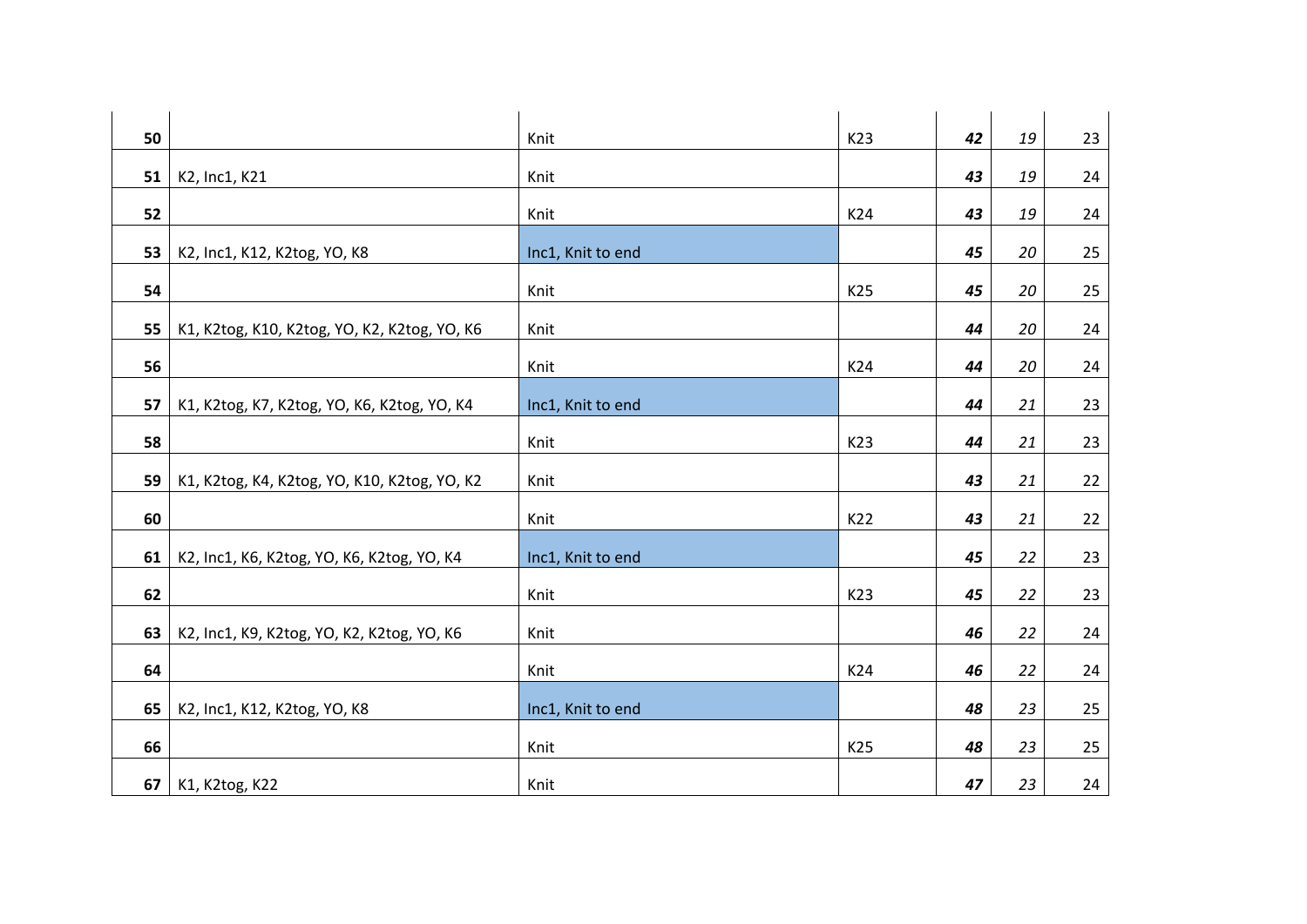| 68 |                                              | Knit              | K24 | 47 | 23 | 24 |
|----|----------------------------------------------|-------------------|-----|----|----|----|
| 69 | K1, K2tog, K21                               | Inc1, Knit to end |     | 47 | 24 | 23 |
| 70 |                                              | Knit              | K23 | 47 | 24 | 23 |
| 71 | K1, K2tog, K20                               | Knit              |     | 46 | 24 | 22 |
| 72 |                                              | Knit              | K22 | 46 | 24 | 22 |
| 73 | K2, Inc1, K20                                | Inc1, Knit to end |     | 48 | 25 | 23 |
| 74 |                                              | Knit              | K23 | 48 | 25 | 23 |
| 75 | K2, Inc1, K21                                | Knit              |     | 49 | 25 | 24 |
| 76 |                                              | Knit              | K24 | 49 | 25 | 24 |
| 77 | K2, Inc1, K12, K2tog, YO, K8                 | Inc1, Knit to end |     | 51 | 26 | 25 |
| 78 |                                              | Knit              | K25 | 51 | 26 | 25 |
| 79 | K1, K2tog, K10, K2tog, YO, K2, K2tog, YO, K6 | Knit              |     | 50 | 26 | 24 |
| 80 |                                              | Knit              | K24 | 50 | 26 | 24 |
| 81 | K1, K2tog, K7, K2tog, YO, K6, K2tog, YO, K4  | Inc1, Knit to end |     | 50 | 27 | 23 |
| 82 |                                              | Knit              | K23 | 50 | 27 | 23 |
| 83 | K1, K2tog, K4, K2tog, YO, K10, K2tog, YO, K2 | Knit              |     | 49 | 27 | 22 |
| 84 |                                              | Knit              | K22 | 49 | 27 | 22 |
| 85 | K2, Inc1, K6, K2tog, YO, K6, K2tog, YO, K4   | Inc1, Knit to end |     | 51 | 28 | 23 |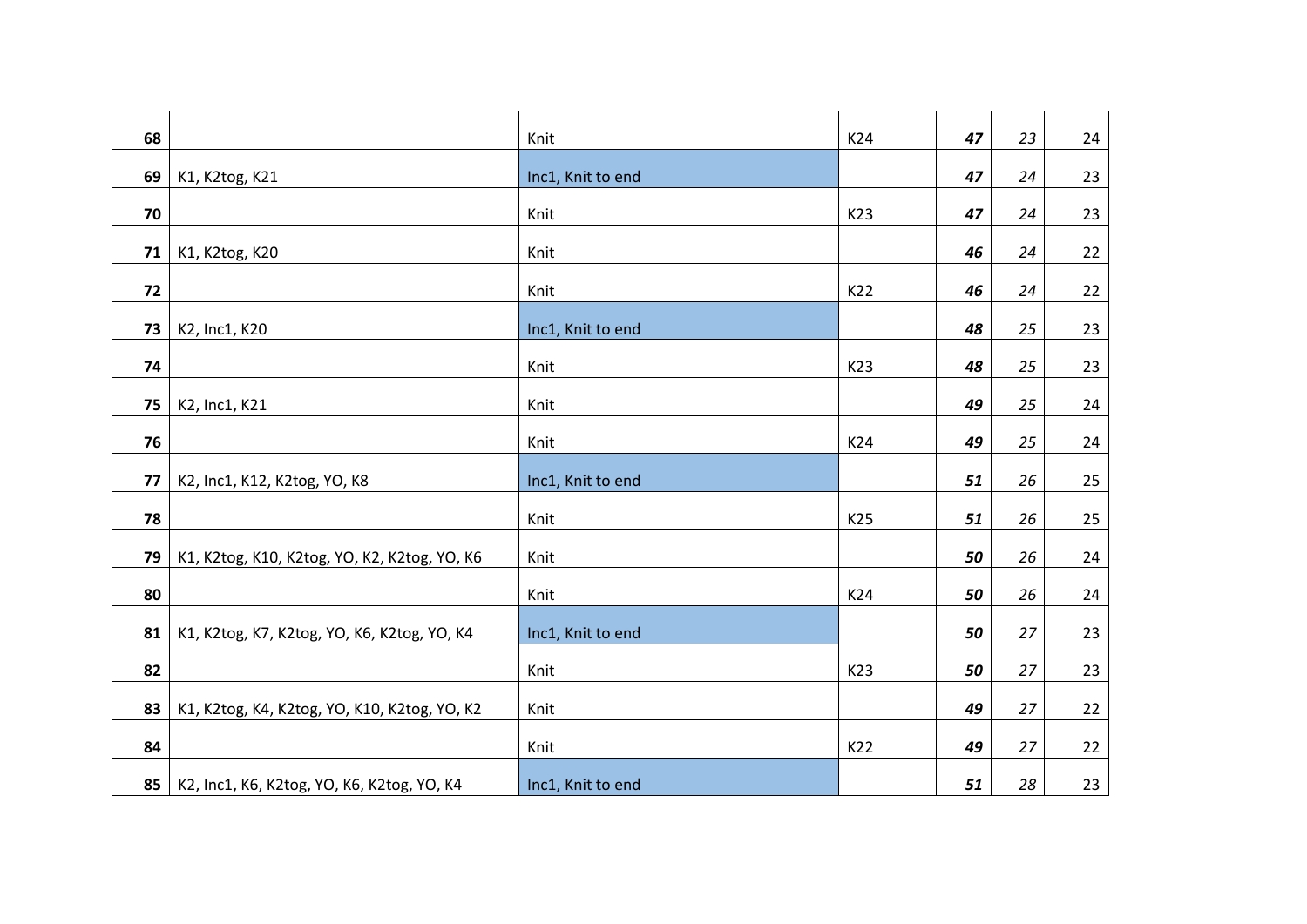| 86  |                                              | Knit              | K23             | 51 | 28 | 23 |
|-----|----------------------------------------------|-------------------|-----------------|----|----|----|
| 87  | K2, Inc1, K9, K2tog, YO, K2, K2tog, YO, K6   | Knit              |                 | 52 | 28 | 24 |
| 88  |                                              | Knit              | K24             | 52 | 28 | 24 |
| 89  | K2, Inc1, K12, K2tog, YO, K8                 | Inc1, Knit to end |                 | 54 | 29 | 25 |
| 90  |                                              | Knit              | K25             | 54 | 29 | 25 |
| 91  | K1, K2tog, K22                               | Knit              |                 | 53 | 29 | 24 |
| 92  |                                              | Knit              | K24             | 53 | 29 | 24 |
| 93  | K1, K2tog, K21                               | Inc1, Knit to end |                 | 53 | 30 | 23 |
| 94  |                                              | Knit              | K23             | 53 | 30 | 23 |
| 95  | K1, K2tog, K20                               | Knit              |                 | 52 | 30 | 22 |
| 96  |                                              | Knit              | K22             | 52 | 30 | 22 |
| 97  | K2, Inc1, K20                                | Inc1, Knit to end |                 | 54 | 31 | 23 |
| 98  |                                              | Knit              | K23             | 54 | 31 | 23 |
| 99  | K2, Inc1, K21                                | Knit              |                 | 55 | 31 | 24 |
| 100 |                                              | Knit              | K24             | 55 | 31 | 24 |
| 101 | K2, Inc1, K12, K2tog, YO, K8                 | Inc1, Knit to end |                 | 57 | 32 | 25 |
| 102 |                                              | Knit              | K <sub>25</sub> | 57 | 32 | 25 |
| 103 | K1, K2tog, K10, K2tog, YO, K2, K2tog, YO, K6 | Knit              |                 | 56 | 32 | 24 |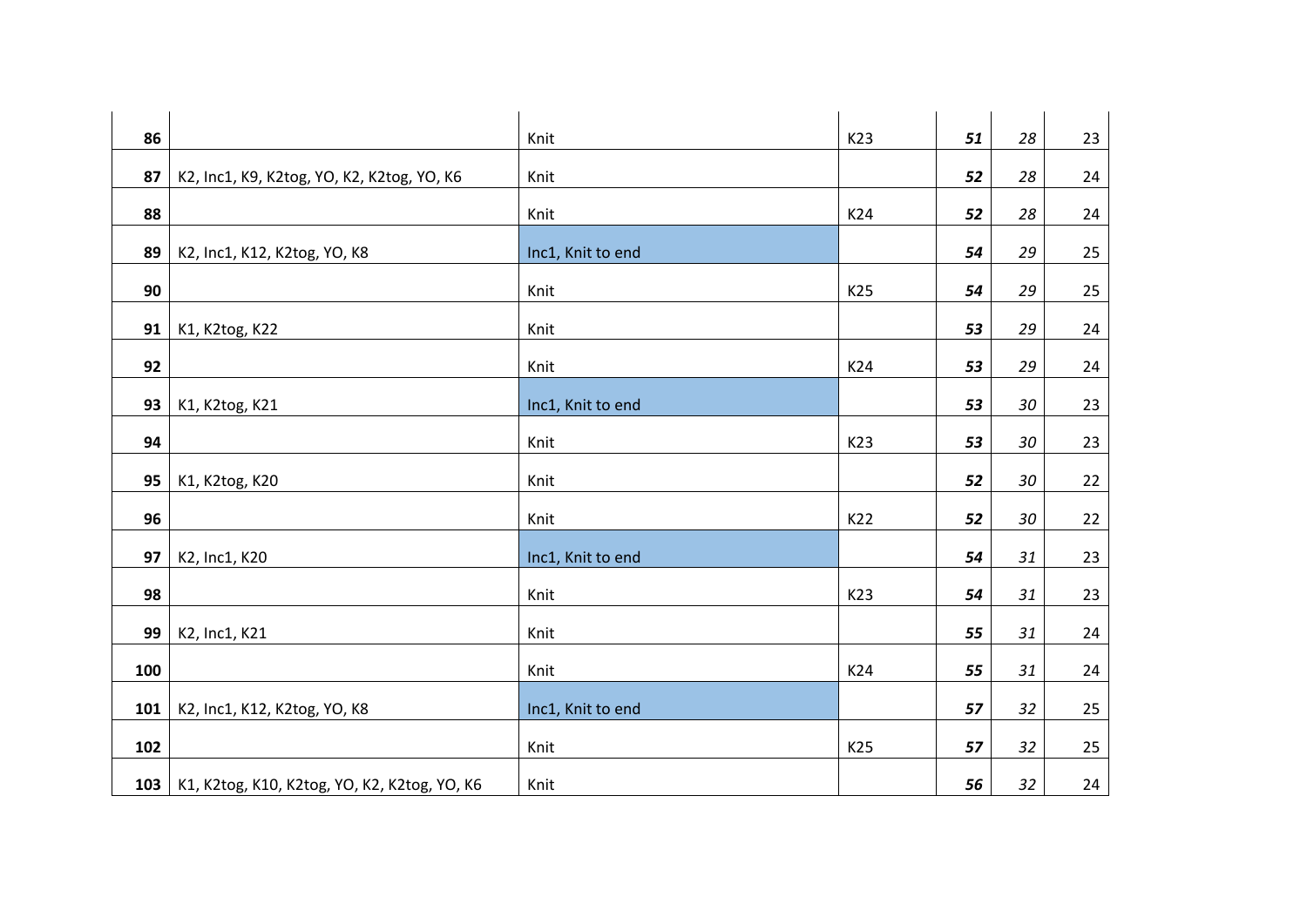| 104 |                                              | Knit              | K24 | 56 | 32 | 24 |
|-----|----------------------------------------------|-------------------|-----|----|----|----|
| 105 | K1, K2tog, K7, K2tog, YO, K6, K2tog, YO, K4  | Inc1, Knit to end |     | 56 | 33 | 23 |
| 106 |                                              | Knit              | K23 | 56 | 33 | 23 |
| 107 | K1, K2tog, K4, K2tog, YO, K10, K2tog, YO, K2 | Knit              |     | 55 | 33 | 22 |
| 108 |                                              | Knit              | K22 | 55 | 33 | 22 |
| 109 | K2, Inc1, K6, K2tog, YO, K6, K2tog, YO, K4   | Inc1, Knit to end |     | 57 | 34 | 23 |
| 110 |                                              | Knit              | K23 | 57 | 34 | 23 |
| 111 | K2, Inc1, K9, K2tog, YO, K2, K2tog, YO, K6   | Knit              |     | 58 | 34 | 24 |
| 112 |                                              | Knit              | K24 | 58 | 34 | 24 |
| 113 | K2, Inc1, K12, K2tog, YO, K8                 | Inc1, Knit to end |     | 60 | 35 | 25 |
| 114 |                                              | Knit              | K25 | 60 | 35 | 25 |
| 115 | K1, K2tog, K22                               | Knit              |     | 59 | 35 | 24 |
| 116 |                                              | Knit              | K24 | 59 | 35 | 24 |
| 117 | K1, K2tog, K21                               | Inc1, Knit to end |     | 59 | 36 | 23 |
| 118 |                                              | Knit              | K23 | 59 | 36 | 23 |
| 119 | K1, K2tog, K20                               | Knit              |     | 58 | 36 | 22 |
| 120 |                                              | Knit              | K22 | 58 | 36 | 22 |
| 121 | K2, Inc1, K20                                | Inc1, Knit to end |     | 60 | 37 | 23 |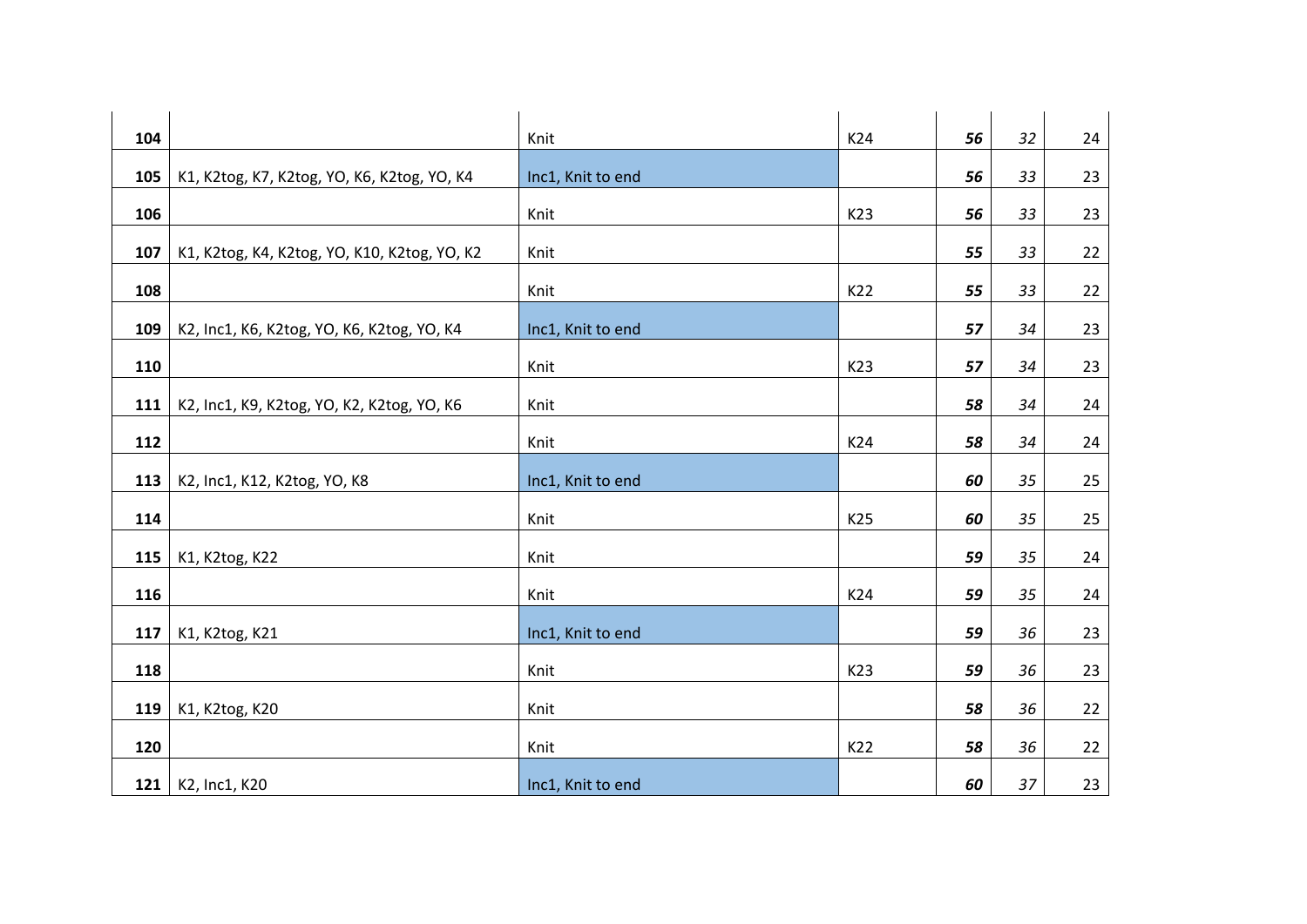| 122 |                                              | Knit              | K23 | 60 | 37 | 23 |
|-----|----------------------------------------------|-------------------|-----|----|----|----|
| 123 | K2, Inc1, K21                                | Knit              |     | 61 | 37 | 24 |
| 124 |                                              | Knit              | K24 | 61 | 37 | 24 |
| 125 | K2, Inc1, K12, K2tog, YO, K8                 | Inc1, Knit to end |     | 63 | 38 | 25 |
| 126 |                                              | Knit              | K25 | 63 | 38 | 25 |
| 127 | K1, K2tog, K10, K2tog, YO, K2, K2tog, YO, K6 | Knit              |     | 62 | 38 | 24 |
| 128 |                                              | Knit              | K24 | 62 | 38 | 24 |
| 129 | K1, K2tog, K7, K2tog, YO, K6, K2tog, YO, K4  | Inc1, Knit to end |     | 62 | 39 | 23 |
| 130 |                                              | Knit              | K23 | 62 | 39 | 23 |
| 131 | K1, K2tog, K4, K2tog, YO, K10, K2tog, YO, K2 | Knit              |     | 61 | 39 | 22 |
| 132 |                                              | Knit              | K22 | 61 | 39 | 22 |
| 133 | K2, Inc1, K6, K2tog, YO, K6, K2tog, YO, K4   | Inc1, Knit to end |     | 63 | 40 | 23 |
| 134 |                                              | Knit              | K23 | 63 | 40 | 23 |
| 135 | K2, Inc1, K9, K2tog, YO, K2, K2tog, YO, K6   | Knit              |     | 64 | 40 | 24 |
| 136 |                                              | Knit              | K24 | 64 | 40 | 24 |
| 137 | K2, Inc1, K12, K2tog, YO, K8                 | Inc1, Knit to end |     | 66 | 41 | 25 |
| 138 |                                              | Knit              | K25 | 66 | 41 | 25 |
| 139 | K1, K2tog, K22                               | Knit              |     | 65 | 41 | 24 |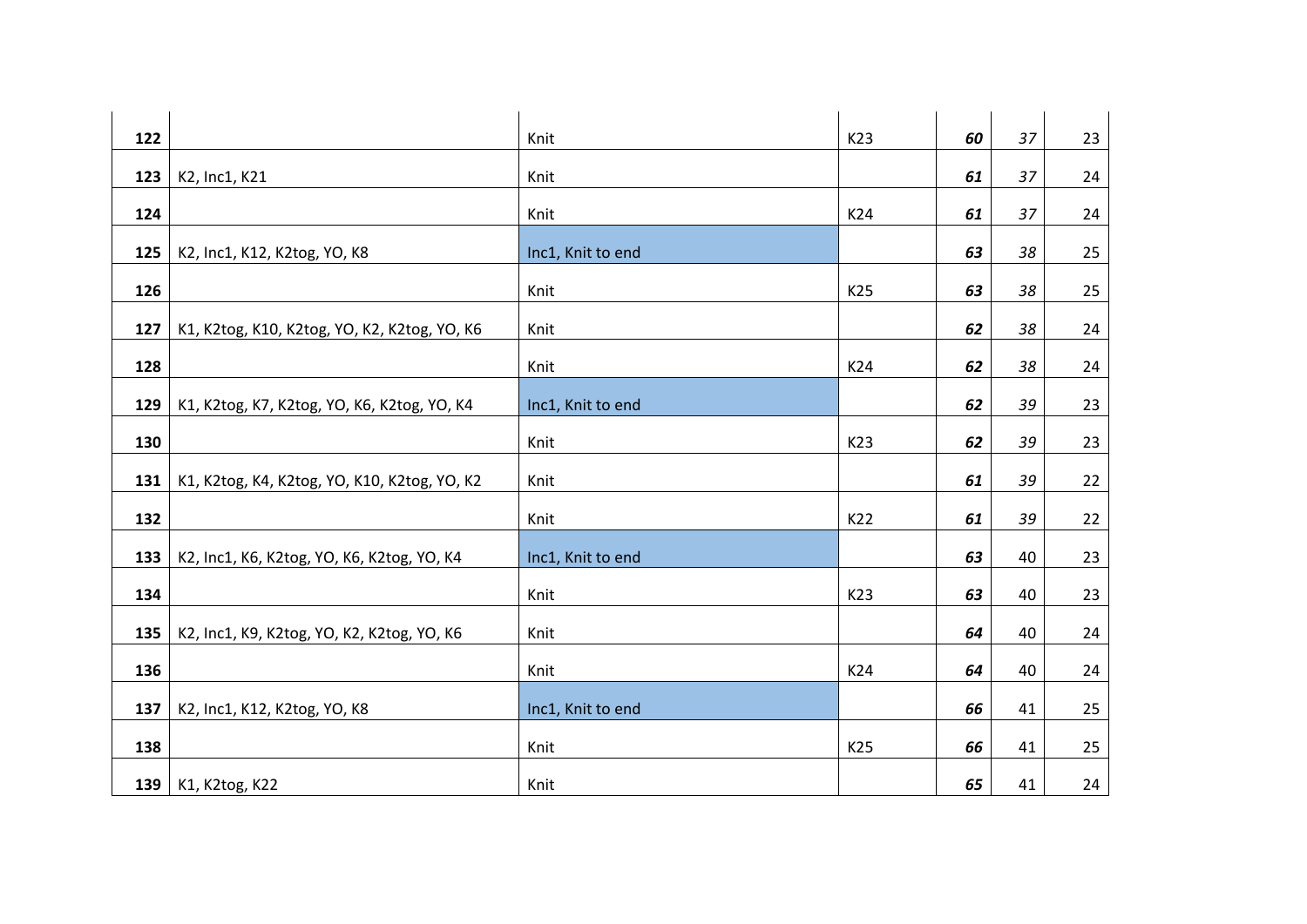| 140 |                                              | Knit              | K24 | 65 | 41 | 24 |
|-----|----------------------------------------------|-------------------|-----|----|----|----|
| 141 | K1, K2tog, K21                               | Inc1, Knit to end |     | 65 | 42 | 23 |
| 142 |                                              | Knit              | K23 | 65 | 42 | 23 |
| 143 | K1, K2tog, K20                               | Knit              |     | 64 | 42 | 22 |
| 144 |                                              | Knit              | K22 | 64 | 42 | 22 |
| 145 | K2, Inc1, K20                                | Inc1, Knit to end |     | 66 | 43 | 23 |
| 146 |                                              | Knit              | K23 | 66 | 43 | 23 |
| 147 | K2, Inc1, K21                                | Knit              |     | 67 | 43 | 24 |
| 148 |                                              | Knit              | K24 | 67 | 43 | 24 |
| 149 | K2, Inc1, K12, K2tog, YO, K8                 | Inc1, Knit to end |     | 69 | 44 | 25 |
| 150 |                                              | Knit              | K25 | 69 | 44 | 25 |
| 151 | K1, K2tog, K10, K2tog, YO, K2, K2tog, YO, K6 | Knit              |     | 68 | 44 | 24 |
| 152 |                                              | Knit              | K24 | 68 | 44 | 24 |
| 153 | K1, K2tog, K7, K2tog, YO, K6, K2tog, YO, K4  | Inc1, Knit to end |     | 68 | 45 | 23 |
| 154 |                                              | Knit              | K23 | 68 | 45 | 23 |
| 155 | K1, K2tog, K4, K2tog, YO, K10, K2tog, YO, K2 | Knit              |     | 67 | 45 | 22 |
| 156 |                                              | Knit              | K22 | 67 | 45 | 22 |
| 157 | K2, Inc1, K6, K2tog, YO, K6, K2tog, YO, K4   | Inc1, Knit to end |     | 69 | 46 | 23 |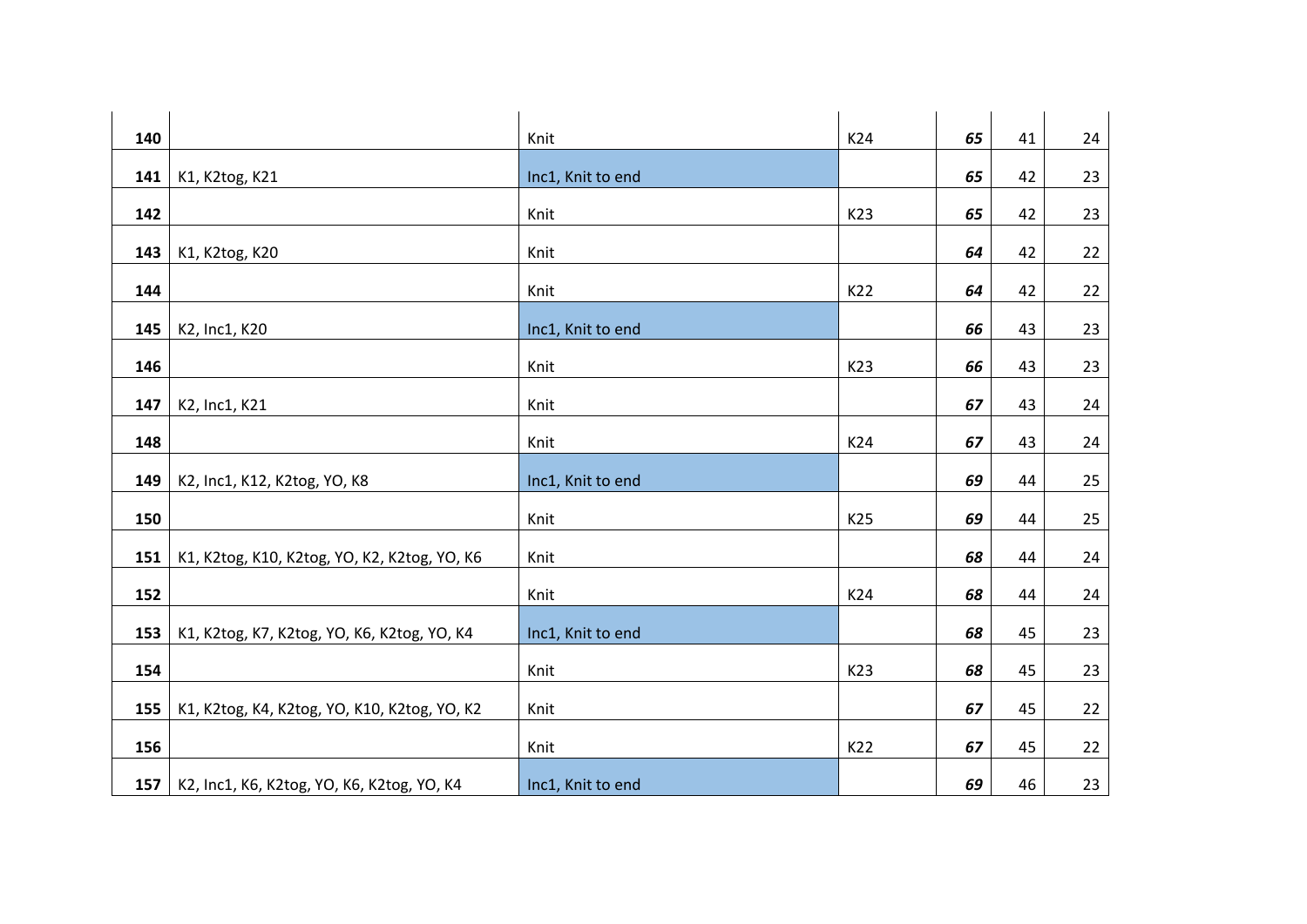| 158 |                                              | Knit              | K23             | 69 | 46 | 23 |
|-----|----------------------------------------------|-------------------|-----------------|----|----|----|
| 159 | K2, Inc1, K9, K2tog, YO, K2, K2tog, YO, K6   | Knit              |                 | 70 | 46 | 24 |
| 160 |                                              | Knit              | K24             | 70 | 46 | 24 |
| 161 | K2, Inc1, K12, K2tog, YO, K8                 | Inc1, Knit to end |                 | 72 | 47 | 25 |
| 162 |                                              | Knit              | K25             | 72 | 47 | 25 |
| 163 | K1, K2tog, K22                               | Knit              |                 | 71 | 47 | 24 |
| 164 |                                              | Knit              | K24             | 71 | 47 | 24 |
| 165 | K1, K2tog, K21                               | Inc1, Knit to end |                 | 71 | 48 | 23 |
| 166 |                                              | Knit              | K23             | 71 | 48 | 23 |
| 167 | K1, K2tog, K20                               | Knit              |                 | 70 | 48 | 22 |
| 168 |                                              | Knit              | K22             | 70 | 48 | 22 |
| 169 | K2, Inc1, K20                                | Inc1, Knit to end |                 | 72 | 49 | 23 |
| 170 |                                              | Knit              | K23             | 72 | 49 | 23 |
| 171 | K2, Inc1, K21                                | Knit              |                 | 73 | 49 | 24 |
| 172 |                                              | Knit              | K24             | 73 | 49 | 24 |
| 173 | K2, Inc1, K12, K2tog, YO, K8                 | Inc1, Knit to end |                 | 75 | 50 | 25 |
| 174 |                                              | Knit              | K <sub>25</sub> | 75 | 50 | 25 |
| 175 | K1, K2tog, K10, K2tog, YO, K2, K2tog, YO, K6 | Knit              |                 | 74 | 50 | 24 |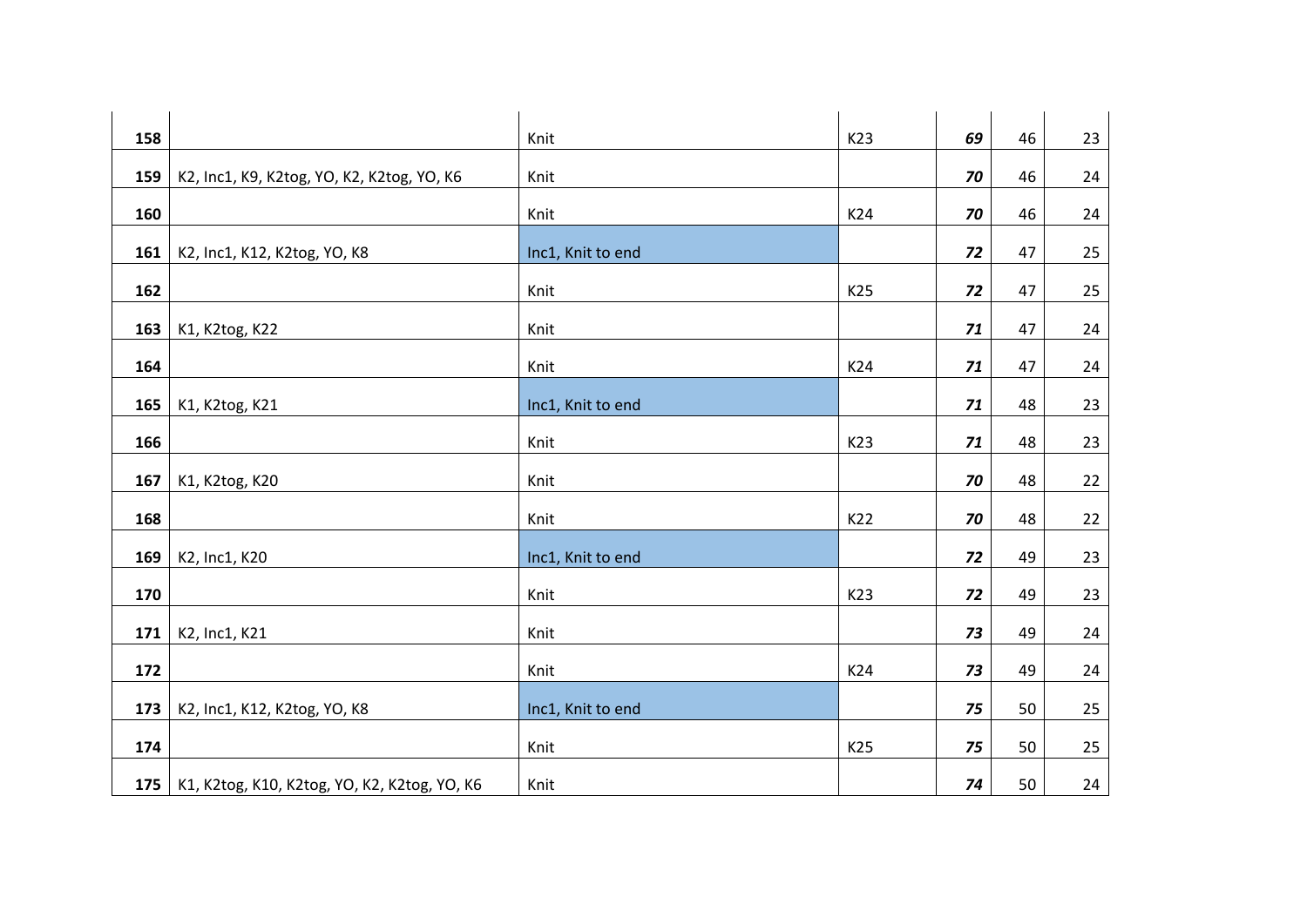| 176 |                                              | Knit              | K24 | 74 | 50 | 24 |
|-----|----------------------------------------------|-------------------|-----|----|----|----|
| 177 | K1, K2tog, K7, K2tog, YO, K6, K2tog, YO, K4  | Inc1, Knit to end |     | 74 | 51 | 23 |
| 178 |                                              | Knit              | K23 | 74 | 51 | 23 |
| 179 | K1, K2tog, K4, K2tog, YO, K10, K2tog, YO, K2 | Knit              |     | 73 | 51 | 22 |
| 180 |                                              | Knit              | K22 | 73 | 51 | 22 |
| 181 | K2, Inc1, K6, K2tog, YO, K6, K2tog, YO, K4   | Inc1, Knit to end |     | 75 | 52 | 23 |
| 182 |                                              | Knit              | K23 | 75 | 52 | 23 |
| 183 | K2, Inc1, K9, K2tog, YO, K2, K2tog, YO, K6   | Knit              |     | 76 | 52 | 24 |
| 184 |                                              | Knit              | K24 | 76 | 52 | 24 |
| 185 |                                              |                   |     | 78 | 53 |    |
|     | K2, Inc1, K12, K2tog, YO, K8                 | Inc1, Knit to end |     |    |    | 25 |
| 186 |                                              | Knit              | K25 | 78 | 53 | 25 |
| 187 | K1, K2tog, K22                               | Knit              |     | 77 | 53 | 24 |
| 188 |                                              | Knit              | K24 | 77 | 53 | 24 |
| 189 | K1, K2tog, K21                               | Inc1, Knit to end |     | 77 | 54 | 23 |
| 190 |                                              | Knit              | K23 | 77 | 54 | 23 |
| 191 |                                              | Knit              |     | 76 | 54 |    |
|     | K1, K2tog, K20                               |                   |     |    |    | 22 |
| 192 |                                              | Knit              | K22 | 76 | 54 | 22 |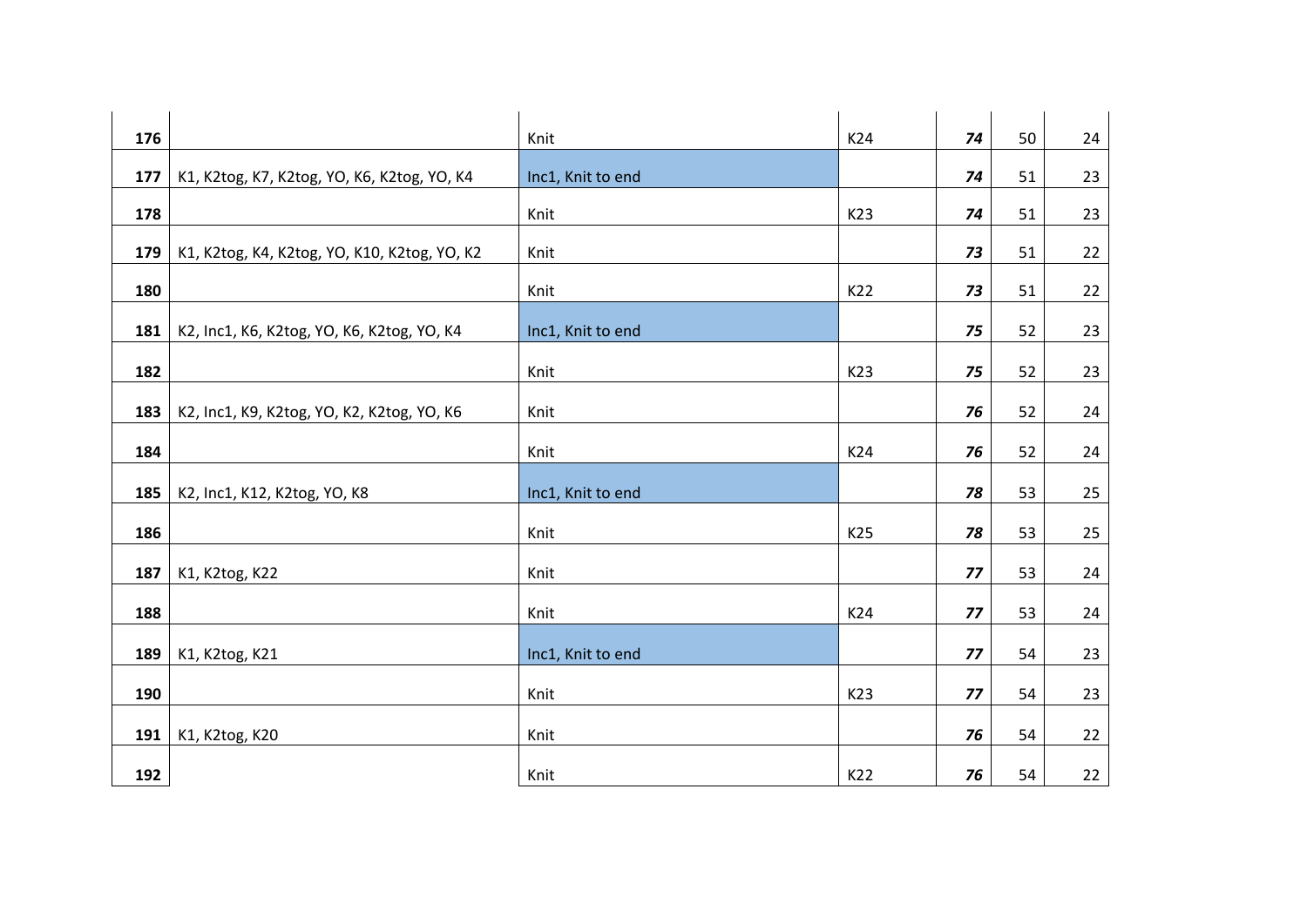| 193 | K2, Inc1, K20                                | Inc1, Knit to end |     | 78 | 55 | 23 |
|-----|----------------------------------------------|-------------------|-----|----|----|----|
| 194 |                                              |                   | K23 | 78 | 55 |    |
|     |                                              | Knit              |     |    |    | 23 |
| 195 | K2, Inc1, K21                                | Knit              |     | 79 | 55 | 24 |
| 196 |                                              | Knit              | K24 | 79 | 55 | 24 |
| 197 | K2, Inc1, K12, K2tog, YO, K8                 | Inc1, Knit to end |     | 81 | 56 | 25 |
| 198 |                                              | Knit              | K25 | 81 | 56 | 25 |
|     |                                              |                   |     |    |    |    |
| 199 | K1, K2tog, K10, K2tog, YO, K2, K2tog, YO, K6 | Knit              |     | 80 | 56 | 24 |
| 200 |                                              | Knit              | K24 | 80 | 56 | 24 |
| 201 | K1, K2tog, K7, K2tog, YO, K6, K2tog, YO, K4  | Inc1, Knit to end |     | 80 | 57 | 23 |
|     |                                              |                   |     |    |    |    |
| 202 |                                              | Knit              | K23 | 80 | 57 | 23 |
| 203 | K1, K2tog, K4, K2tog, YO, K10, K2tog, YO, K2 | Knit              |     | 79 | 57 | 22 |
| 204 |                                              | Knit              | K22 | 79 | 57 | 22 |
| 205 | K2, Inc1, K6, K2tog, YO, K6, K2tog, YO, K4   | Inc1, Knit to end |     | 81 | 58 | 23 |
|     |                                              |                   |     |    |    |    |
| 206 |                                              | Knit              | K23 | 81 | 58 | 23 |
| 207 | K2, Inc1, K9, K2tog, YO, K2, K2tog, YO, K6   | Knit              |     | 82 | 58 | 24 |
| 208 |                                              | Knit              | K24 | 82 | 58 | 24 |
|     |                                              |                   |     |    |    |    |
| 209 | K2, Inc1, K12, K2tog, YO, K8                 | Inc1, Knit to end |     | 84 | 59 | 25 |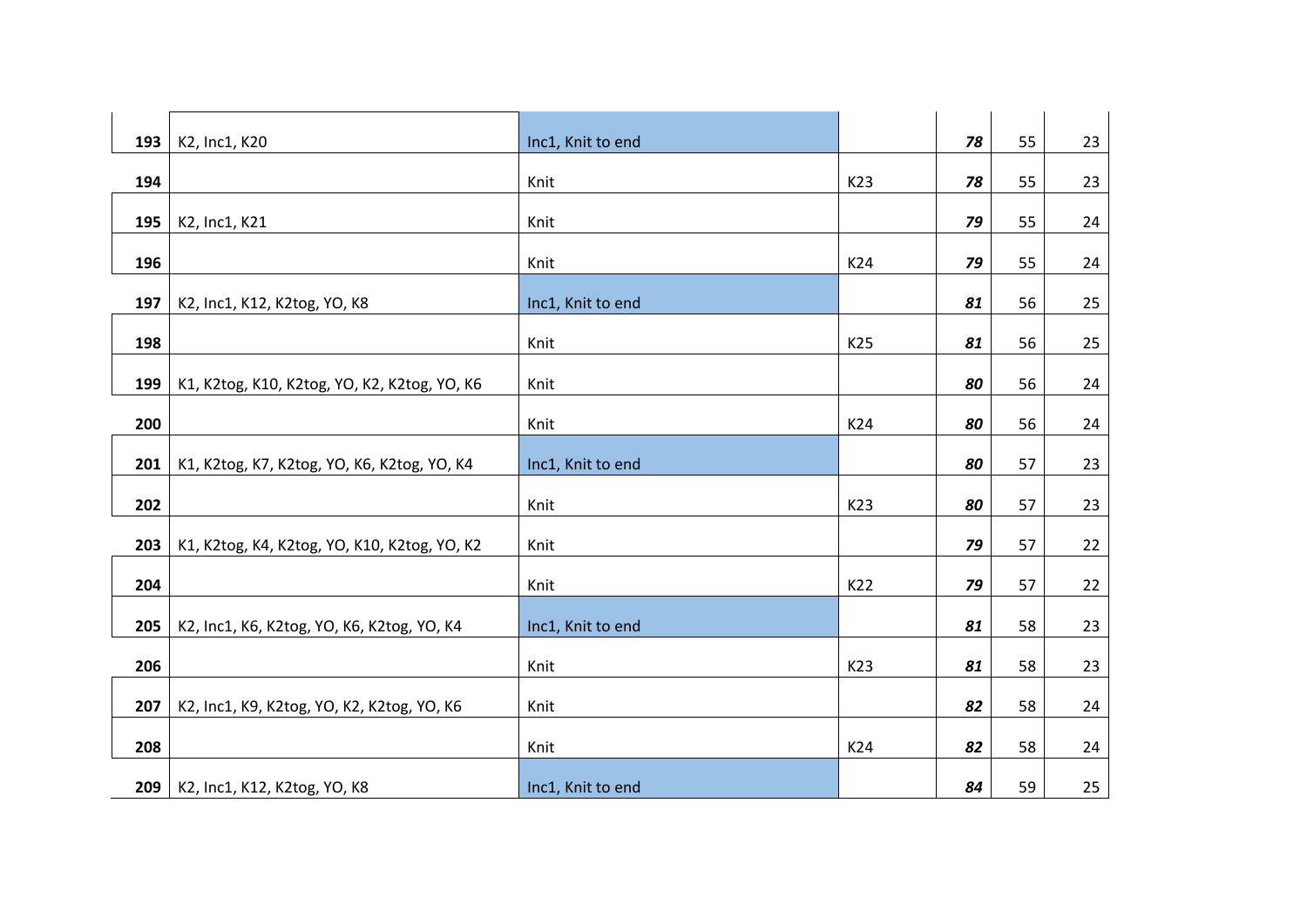| 210 |                                              | Knit              | K25 | 84 | 59 | 25 |
|-----|----------------------------------------------|-------------------|-----|----|----|----|
| 211 | K1, K2tog, K22                               | Knit              |     | 83 | 59 | 24 |
| 212 |                                              | Knit              | K24 | 83 | 59 | 24 |
| 213 | K1, K2tog, K21                               | Inc1, Knit to end |     | 83 | 60 | 23 |
| 214 |                                              | Knit              | K23 | 83 | 60 | 23 |
| 215 | K1, K2tog, K20                               | Knit              |     | 82 | 60 | 22 |
| 216 |                                              | Knit              | K22 | 82 | 60 | 22 |
| 217 | K2, Inc1, K20                                | Inc1, Knit to end |     | 84 | 61 | 23 |
| 218 |                                              | Knit              | K23 | 84 | 61 | 23 |
| 219 | K2, Inc1, K21                                | Knit              |     | 85 | 61 | 24 |
| 220 |                                              | Knit              | K24 | 85 | 61 | 24 |
| 221 | K2, Inc1, K12, K2tog, YO, K8                 | Inc1, Knit to end |     | 87 | 62 | 25 |
| 222 |                                              | Knit              | K25 | 87 | 62 | 25 |
| 223 | K1, K2tog, K10, K2tog, YO, K2, K2tog, YO, K6 | Knit              |     | 86 | 62 | 24 |
| 224 |                                              | Knit              | K24 | 86 | 62 | 24 |
| 225 | K1, K2tog, K7, K2tog, YO, K6, K2tog, YO, K4  | Inc1, Knit to end |     | 86 | 63 | 23 |
| 226 |                                              | Knit              | K23 | 86 | 63 | 23 |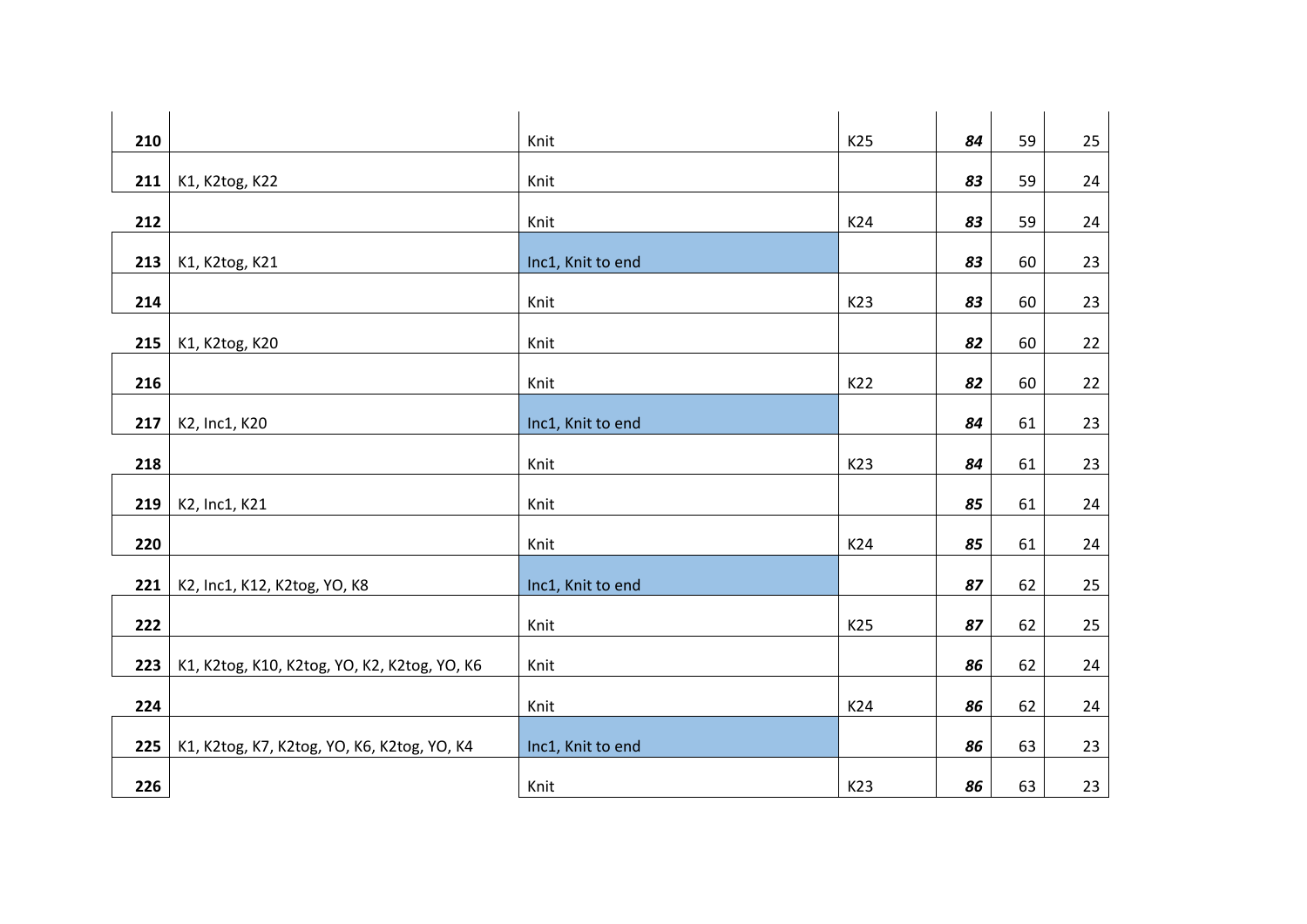| 227 | K1, K2tog, K4, K2tog, YO, K10, K2tog, YO, K2 | Knit                                                                                            |     | 85 | 63 | 22 |
|-----|----------------------------------------------|-------------------------------------------------------------------------------------------------|-----|----|----|----|
| 228 |                                              | Knit                                                                                            | K22 | 85 | 63 | 22 |
| 229 | K2, Inc1, K6, K2tog, YO, K6, K2tog, YO, K4   | Inc1, Knit to end                                                                               |     | 87 | 64 | 23 |
|     |                                              |                                                                                                 |     |    |    |    |
| 230 |                                              | Knit                                                                                            | K23 | 87 | 64 | 23 |
| 231 | K2, Inc1, K9, K2tog, YO, K2, K2tog, YO, K6   | Knit                                                                                            |     | 88 | 64 | 24 |
| 232 |                                              | K14, K2tog, YO, Knit to marker                                                                  | K24 | 88 | 64 | 24 |
| 233 | K2, Inc1, K12, K2tog, YO, K8                 | Inc1, Knit to end                                                                               |     | 90 | 65 | 25 |
| 234 |                                              | K12, K2tog, YO, K2, K2tog, YO, Knit to<br>marker                                                | K25 | 90 | 65 | 25 |
| 235 | K1, K2tog, K22                               | Knit                                                                                            |     | 89 | 65 | 24 |
| 236 |                                              | K10, K2tog, YO, K6, K2tog, YO, K17, K2tog,<br>YO, Knit to marker                                | K24 | 89 | 65 | 24 |
| 237 | K1, K2tog, K21                               | Inc1, Knit to end                                                                               |     | 89 | 66 | 23 |
| 238 |                                              | K8, K2tog, YO, K10, K2tog, YO, K13, K2tog,<br>YO, K2, K2tog, YO, Knit to marker                 | K23 | 89 | 66 | 23 |
| 239 | K1, K2tog, K20                               | Knit                                                                                            |     | 88 | 66 | 22 |
| 240 |                                              | K6, K2tog, YO, K6, K2tog, YO, K6, K2tog, YO,<br>K9, K2tog, YO, K6, K2tog, YO, Knit to<br>marker | K22 | 88 | 66 | 22 |
| 241 | K2, Inc1, K20                                | Inc1, Knit to end                                                                               |     | 90 | 67 | 23 |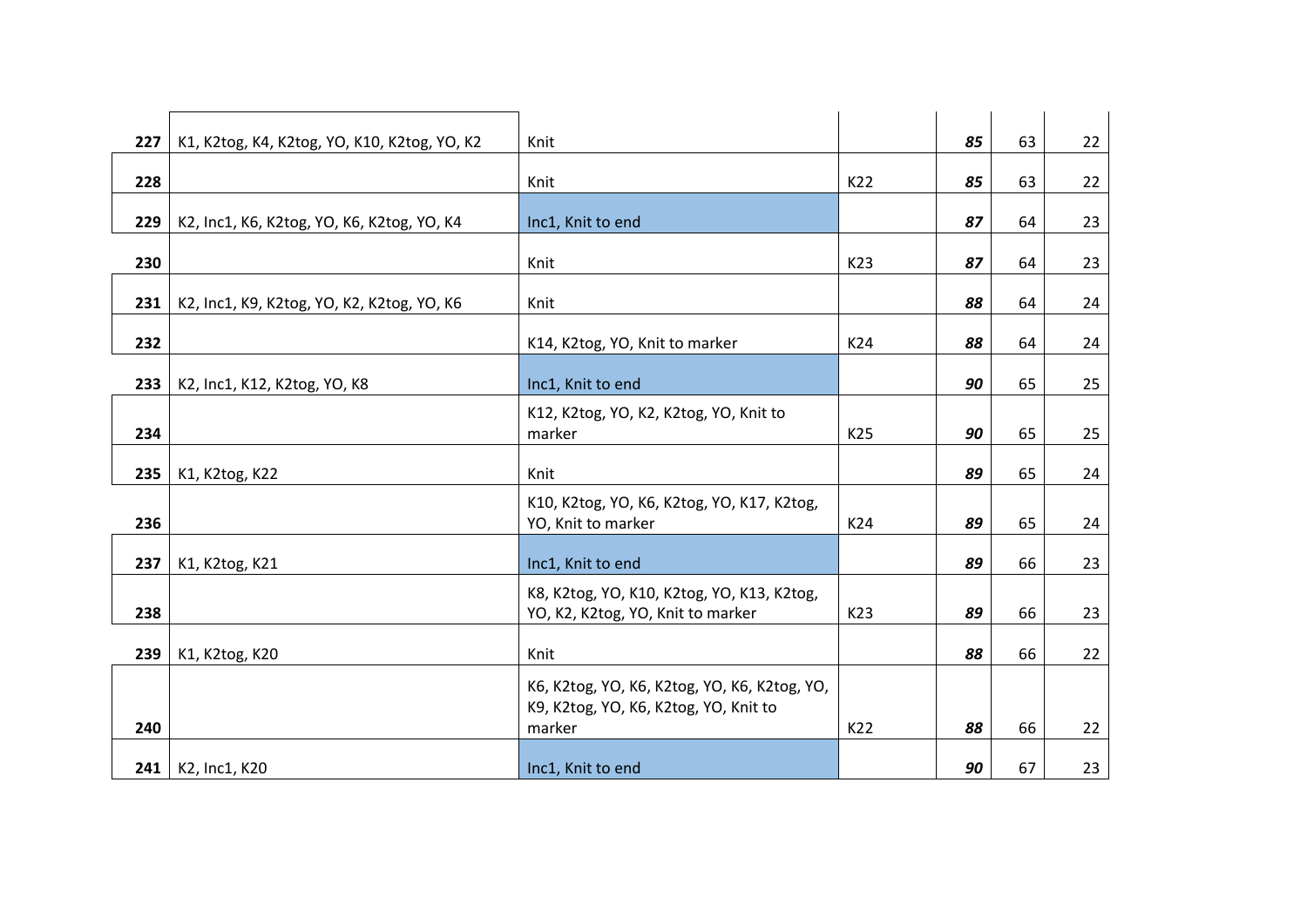|     | K4, K2tog, YO, K6, K2tog, YO, K2, K2tog, YO,<br>K6, K2tog, YO, K5, K2tog, YO, K10, K2tog, |     |    |    |    |
|-----|-------------------------------------------------------------------------------------------|-----|----|----|----|
| 242 | YO, Knit to marker                                                                        | K23 | 90 | 67 | 23 |

|                | Part 2                                       | <b>Diamond Shawl</b>                                                                            |                 |                     |      |               |
|----------------|----------------------------------------------|-------------------------------------------------------------------------------------------------|-----------------|---------------------|------|---------------|
|                | <b>Edging</b>                                |                                                                                                 | <b>Edging</b>   | <b>Total</b><br>sts | Main | <b>Edging</b> |
| $\mathbf{1}$   | K2, Inc1, K21                                | Knit                                                                                            |                 | 91                  | 67   | 24            |
| 2              |                                              | K6, K2tog, YO, K6, K2tog, YO, K6, K2tog, YO,<br>K9, K2tog, YO, K6, K2tog, YO, Knit to<br>marker | K24             | 91                  | 67   | 24            |
| $\mathbf{3}$   | K2, Inc1, K12, K2tog, YO, K8                 | Dec1, Knit to end                                                                               |                 | 91                  | 66   | 25            |
| 4              |                                              | K8, K2tog, YO, K10, K2tog, YO, K13, K2tog,<br>YO, K2, K2tog, YO, Knit to marker                 | K25             | 91                  | 66   | 25            |
| 5              | K1, K2tog, K10, K2tog, YO, K2, K2tog, YO, K6 | Knit                                                                                            |                 | 90                  | 66   | 24            |
| 6              |                                              | K10, K2tog, YO, K6, K2tog, YO, K17, K2tog,<br>YO, Knit to marker                                | K24             | 90                  | 66   | 24            |
| 7              | K1, K2tog, K7, K2tog, YO, K6, K2tog, YO, K4  | Dec1, Knit to end                                                                               |                 | 88                  | 65   | 23            |
| 8              |                                              | K12, K2tog, YO, K2, K2tog, YO, Knit to<br>marker                                                | K <sub>23</sub> | 88                  | 65   | 23            |
| 9 <sub>1</sub> | K1, K2tog, K4, K2tog, YO, K10, K2tog, YO, K2 | Knit                                                                                            |                 | 87                  | 65   | 22            |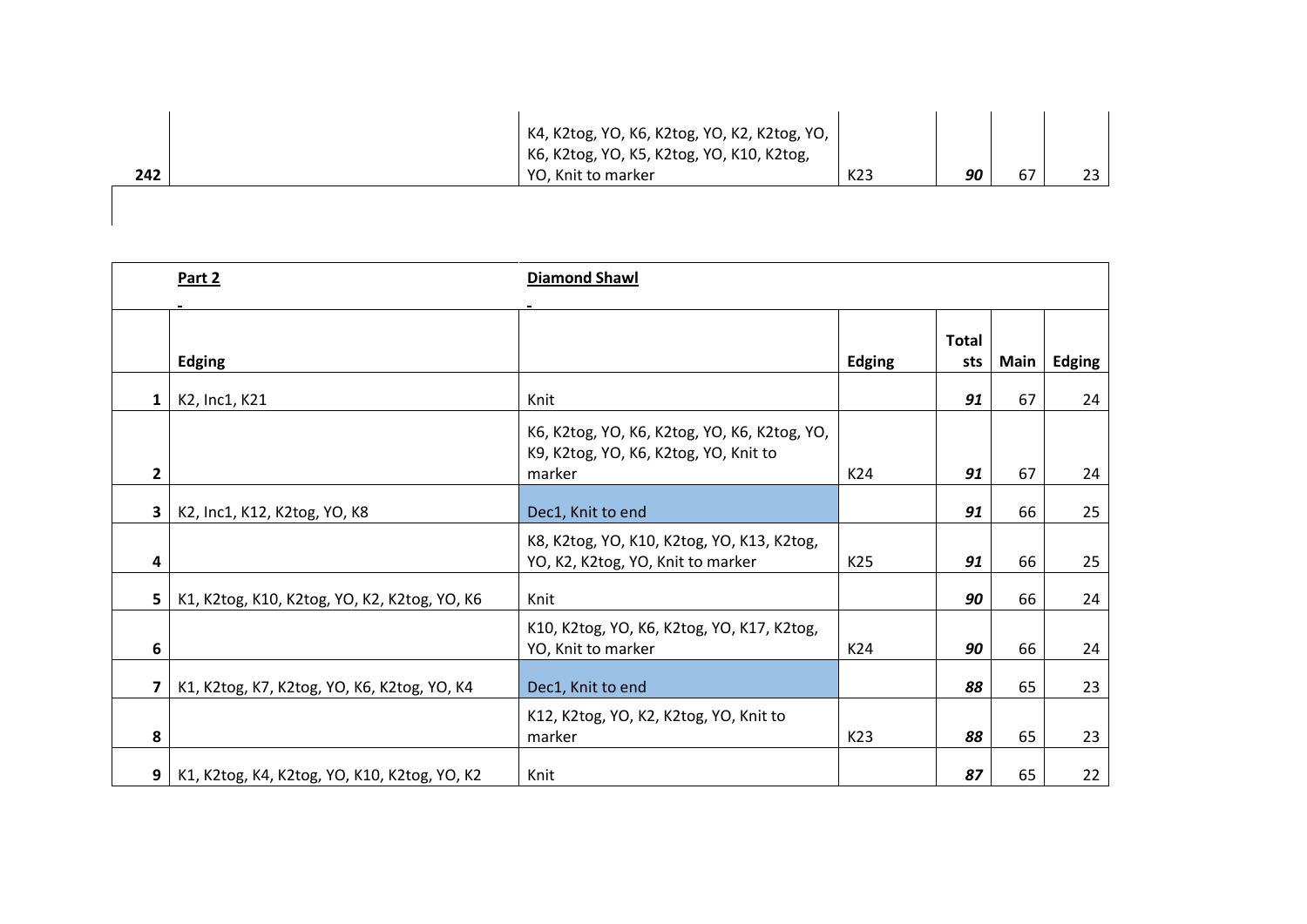| 10 |                                            | K14, K2tog, YO, Knit to marker | K22 | 87 | 65 | 22 |
|----|--------------------------------------------|--------------------------------|-----|----|----|----|
| 11 | K2, Inc1, K6, K2tog, YO, K6, K2tog, YO, K4 | Dec1, Knit to end              |     | 87 | 64 | 23 |
| 12 |                                            | Knit                           | K23 | 87 | 64 | 23 |
| 13 |                                            | Knit                           |     | 88 | 64 |    |
|    | K2, Inc1, K9, K2tog, YO, K2, K2tog, YO, K6 |                                |     |    |    | 24 |
| 14 |                                            | Knit                           | K24 | 88 | 64 | 24 |
| 15 | K2, Inc1, K12, K2tog, YO, K8               | Dec1, Knit to end              |     | 88 | 63 | 25 |
| 16 |                                            | Knit                           | K25 | 88 | 63 | 25 |
| 17 | K1, K2tog, K22                             | Knit                           |     | 87 | 63 | 24 |
| 18 |                                            | Knit                           | K24 | 87 | 63 | 24 |
| 19 | K1, K2tog, K21                             | Dec1, Knit to end              |     | 85 | 62 | 23 |
|    |                                            |                                |     |    |    |    |
| 20 |                                            | Knit                           | K23 | 85 | 62 | 23 |
| 21 | K1, K2tog, K20                             | Knit                           |     | 84 | 62 | 22 |
| 22 |                                            | Knit                           | K22 | 84 | 62 | 22 |
| 23 | K2, Inc1, K20                              | Dec1, Knit to end              |     | 84 | 61 | 23 |
| 24 |                                            | Knit                           | K23 | 84 | 61 |    |
|    |                                            |                                |     |    |    | 23 |
| 25 | K2, Inc1, K21                              | Knit                           |     | 85 | 61 | 24 |
| 26 |                                            | Knit                           | K24 | 85 | 61 | 24 |
| 27 | K2, Inc1, K12, K2tog, YO, K8               | Dec1, Knit to end              |     | 85 | 60 | 25 |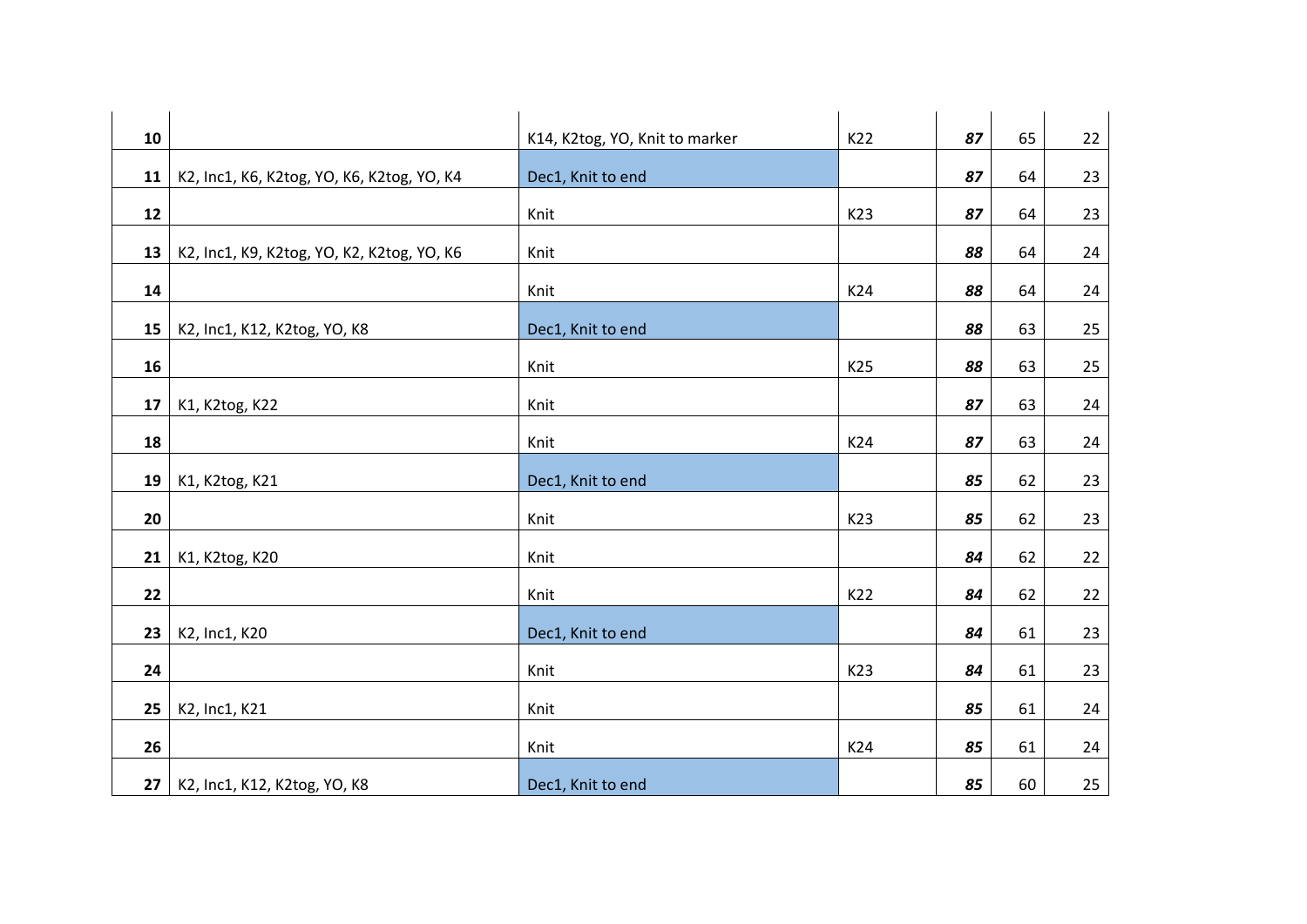|    |                                              |                   | K25 | 85 | 60 |    |
|----|----------------------------------------------|-------------------|-----|----|----|----|
| 28 |                                              | Knit              |     |    |    | 25 |
| 29 | K1, K2tog, K10, K2tog, YO, K2, K2tog, YO, K6 | Knit              |     | 84 | 60 | 24 |
| 30 |                                              | Knit              | K24 | 84 | 60 | 24 |
| 31 | K1, K2tog, K7, K2tog, YO, K6, K2tog, YO, K4  | Dec1, Knit to end |     | 82 | 59 | 23 |
| 32 |                                              | Knit              | K23 | 82 | 59 | 23 |
| 33 | K1, K2tog, K4, K2tog, YO, K10, K2tog, YO, K2 | Knit              |     | 81 | 59 | 22 |
| 34 |                                              | Knit              | K22 | 81 | 59 | 22 |
| 35 | K2, Inc1, K6, K2tog, YO, K6, K2tog, YO, K4   | Dec1, Knit to end |     | 81 | 58 | 23 |
| 36 |                                              | Knit              | K23 | 81 | 58 | 23 |
| 37 | K2, Inc1, K9, K2tog, YO, K2, K2tog, YO, K6   | Knit              |     | 82 | 58 | 24 |
| 38 |                                              | Knit              | K24 | 82 | 58 | 24 |
| 39 | K2, Inc1, K12, K2tog, YO, K8                 | Dec1, Knit to end |     | 82 | 57 | 25 |
| 40 |                                              | Knit              | K25 | 82 | 57 | 25 |
| 41 | K1, K2tog, K22                               | Knit              |     | 81 | 57 | 24 |
| 42 |                                              | Knit              | K24 | 81 | 57 | 24 |
| 43 | K1, K2tog, K21                               | Dec1, Knit to end |     | 79 | 56 | 23 |
| 44 |                                              | Knit              | K23 | 79 | 56 | 23 |
| 45 | K1, K2tog, K20                               | Knit              |     | 78 | 56 | 22 |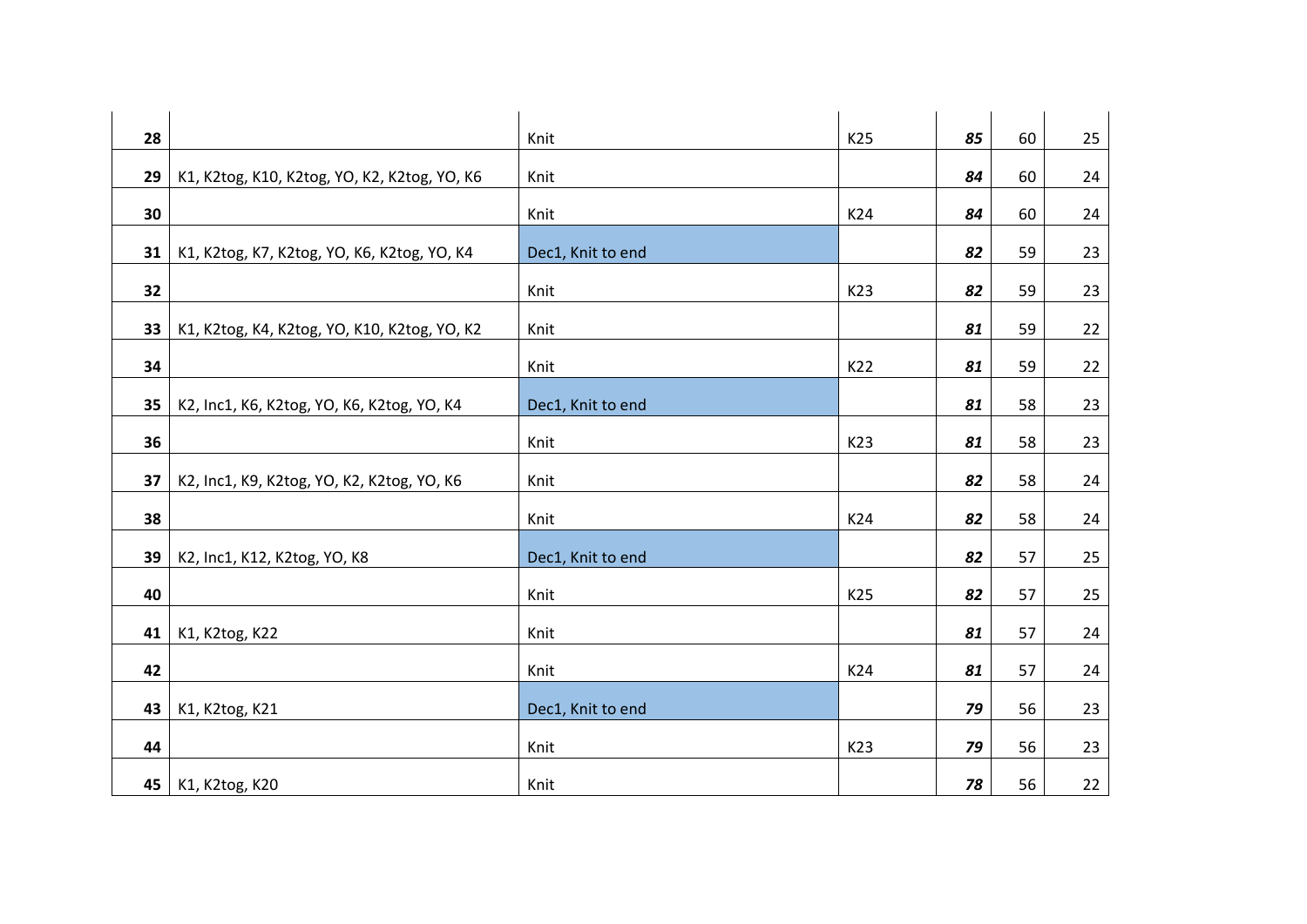| 46 |                                              | Knit              | K22 | 78 | 56 | 22     |
|----|----------------------------------------------|-------------------|-----|----|----|--------|
| 47 | K2, Inc1, K20                                | Dec1, Knit to end |     | 78 | 55 | 23     |
| 48 |                                              | Knit              | K23 | 78 | 55 | 23     |
| 49 | K2, Inc1, K21                                | Knit              |     | 79 | 55 | 24     |
| 50 |                                              | Knit              | K24 | 79 | 55 | 24     |
| 51 | K2, Inc1, K12, K2tog, YO, K8                 | Dec1, Knit to end |     | 79 | 54 | $25\,$ |
| 52 |                                              | Knit              | K25 | 79 | 54 | 25     |
|    |                                              |                   |     |    |    |        |
| 53 | K1, K2tog, K10, K2tog, YO, K2, K2tog, YO, K6 | Knit              |     | 78 | 54 | 24     |
| 54 |                                              | Knit              | K24 | 78 | 54 | 24     |
| 55 | K1, K2tog, K7, K2tog, YO, K6, K2tog, YO, K4  | Dec1, Knit to end |     | 76 | 53 | 23     |
| 56 |                                              | Knit              | K23 | 76 | 53 | 23     |
| 57 | K1, K2tog, K4, K2tog, YO, K10, K2tog, YO, K2 | Knit              |     | 75 | 53 | 22     |
| 58 |                                              | Knit              | K22 | 75 | 53 | 22     |
| 59 | K2, Inc1, K6, K2tog, YO, K6, K2tog, YO, K4   | Dec1, Knit to end |     | 75 | 52 | 23     |
| 60 |                                              | Knit              | K23 | 75 | 52 | 23     |
|    |                                              |                   |     |    |    |        |
| 61 | K2, Inc1, K9, K2tog, YO, K2, K2tog, YO, K6   | Knit              |     | 76 | 52 | 24     |
| 62 |                                              | Knit              | K24 | 76 | 52 | 24     |
| 63 | K2, Inc1, K12, K2tog, YO, K8                 | Dec1, Knit to end |     | 76 | 51 | 25     |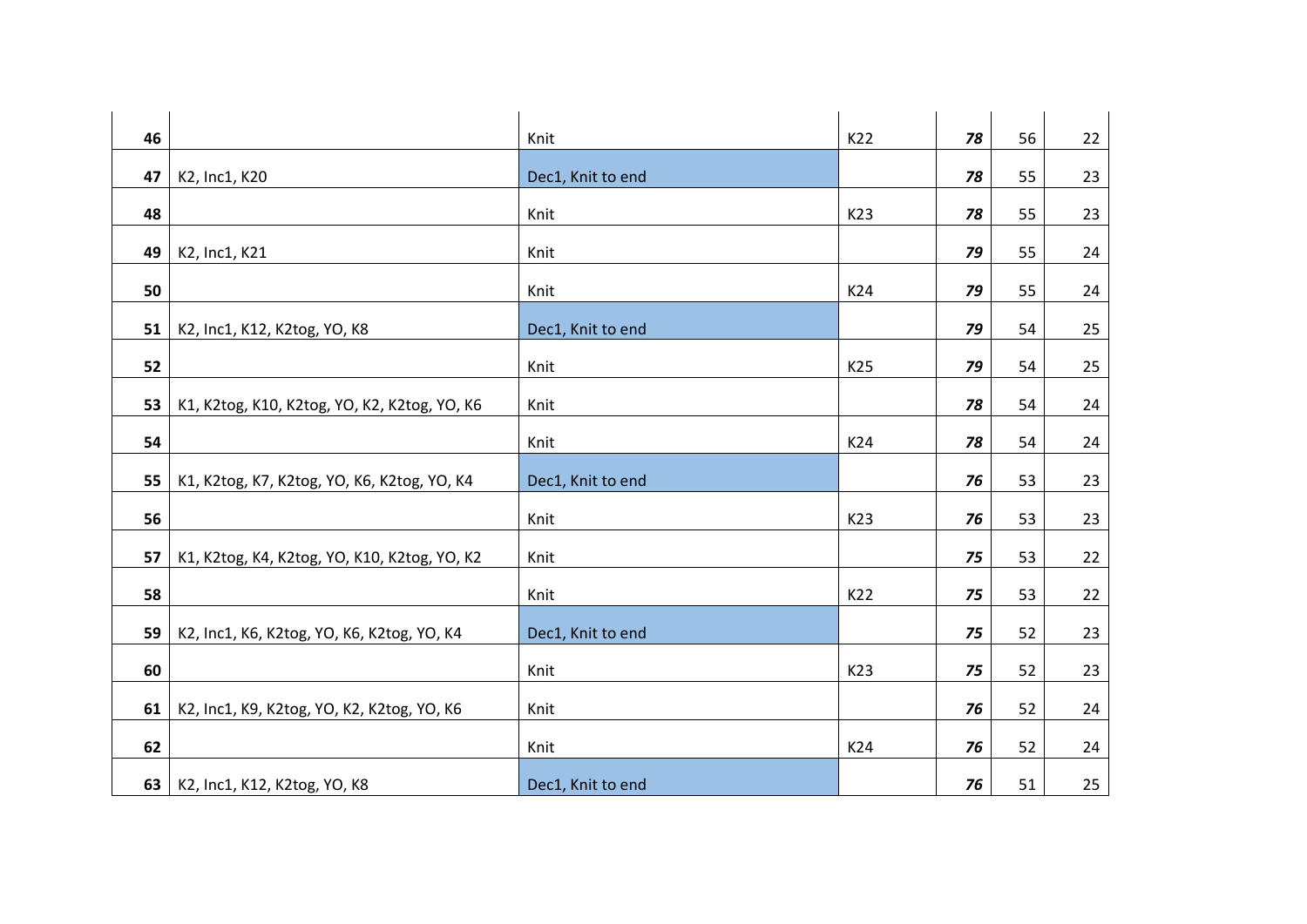| 64 |                                              | Knit              | K25 | 76 | 51 | 25 |
|----|----------------------------------------------|-------------------|-----|----|----|----|
| 65 | K1, K2tog, K22                               | Knit              |     | 75 | 51 | 24 |
| 66 |                                              | Knit              | K24 | 75 | 51 | 24 |
| 67 | K1, K2tog, K21                               | Dec1, Knit to end |     | 73 | 50 | 23 |
| 68 |                                              | Knit              | K23 | 73 | 50 | 23 |
| 69 | K1, K2tog, K20                               | Knit              |     | 72 | 50 | 22 |
| 70 |                                              | Knit              | K22 | 72 | 50 | 22 |
| 71 | K2, Inc1, K20                                | Dec1, Knit to end |     | 72 | 49 | 23 |
| 72 |                                              | Knit              | K23 | 72 | 49 | 23 |
| 73 | K2, Inc1, K21                                | Knit              |     | 73 | 49 | 24 |
| 74 |                                              | Knit              | K24 | 73 | 49 | 24 |
| 75 | K2, Inc1, K12, K2tog, YO, K8                 | Dec1, Knit to end |     | 73 | 48 | 25 |
| 76 |                                              | Knit              | K25 | 73 | 48 | 25 |
| 77 | K1, K2tog, K10, K2tog, YO, K2, K2tog, YO, K6 | Knit              |     | 72 | 48 | 24 |
| 78 |                                              | Knit              | K24 | 72 | 48 | 24 |
| 79 | K1, K2tog, K7, K2tog, YO, K6, K2tog, YO, K4  | Dec1, Knit to end |     | 70 | 47 | 23 |
| 80 |                                              | Knit              | K23 | 70 | 47 | 23 |
| 81 | K1, K2tog, K4, K2tog, YO, K10, K2tog, YO, K2 | Knit              |     | 69 | 47 | 22 |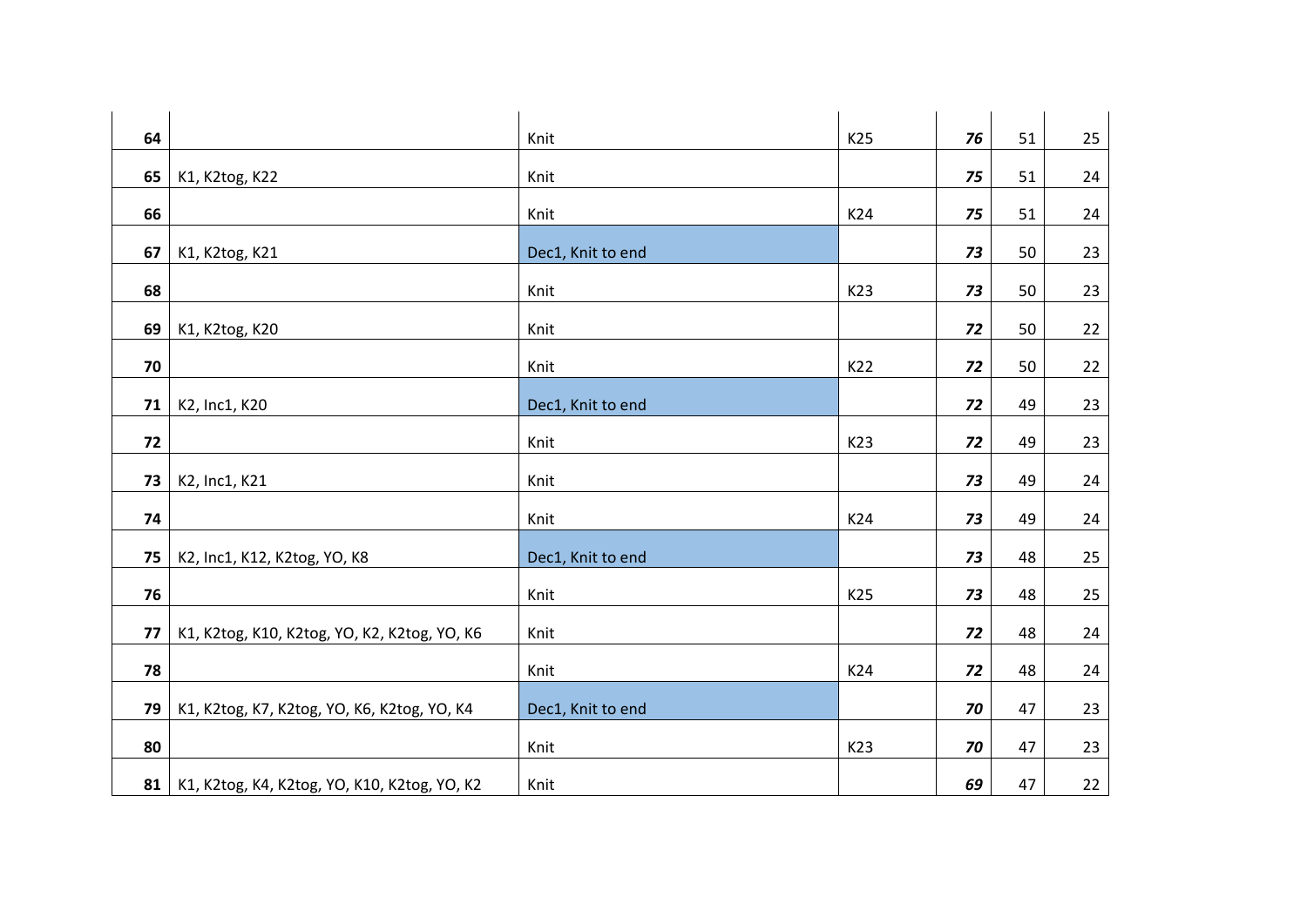| 82 |                                            | Knit              | K22 | 69 | 47 | 22     |
|----|--------------------------------------------|-------------------|-----|----|----|--------|
| 83 | K2, Inc1, K6, K2tog, YO, K6, K2tog, YO, K4 | Dec1, Knit to end |     | 69 | 46 | 23     |
| 84 |                                            | Knit              | K23 | 69 | 46 | 23     |
| 85 | K2, Inc1, K9, K2tog, YO, K2, K2tog, YO, K6 | Knit              |     | 70 | 46 | 24     |
| 86 |                                            | Knit              | K24 | 70 | 46 | 24     |
| 87 | K2, Inc1, K12, K2tog, YO, K8               | Dec1, Knit to end |     | 70 | 45 | $25\,$ |
| 88 |                                            | Knit              | K25 | 70 | 45 | 25     |
| 89 | K1, K2tog, K22                             | Knit              |     | 69 | 45 | 24     |
| 90 |                                            | Knit              | K24 | 69 | 45 | 24     |
| 91 | K1, K2tog, K21                             | Dec1, Knit to end |     | 67 | 44 | 23     |
| 92 |                                            | Knit              | K23 | 67 | 44 | 23     |
| 93 | K1, K2tog, K20                             | Knit              |     | 66 | 44 | 22     |
| 94 |                                            | Knit              | K22 | 66 | 44 | 22     |
| 95 | K2, Inc1, K20                              | Dec1, Knit to end |     | 66 | 43 | 23     |
| 96 |                                            | Knit              | K23 | 66 | 43 | 23     |
| 97 | K2, Inc1, K21                              | Knit              |     | 67 | 43 | 24     |
| 98 |                                            | Knit              | K24 | 67 | 43 | 24     |
| 99 | K2, Inc1, K12, K2tog, YO, K8               | Dec1, Knit to end |     | 67 | 42 | 25     |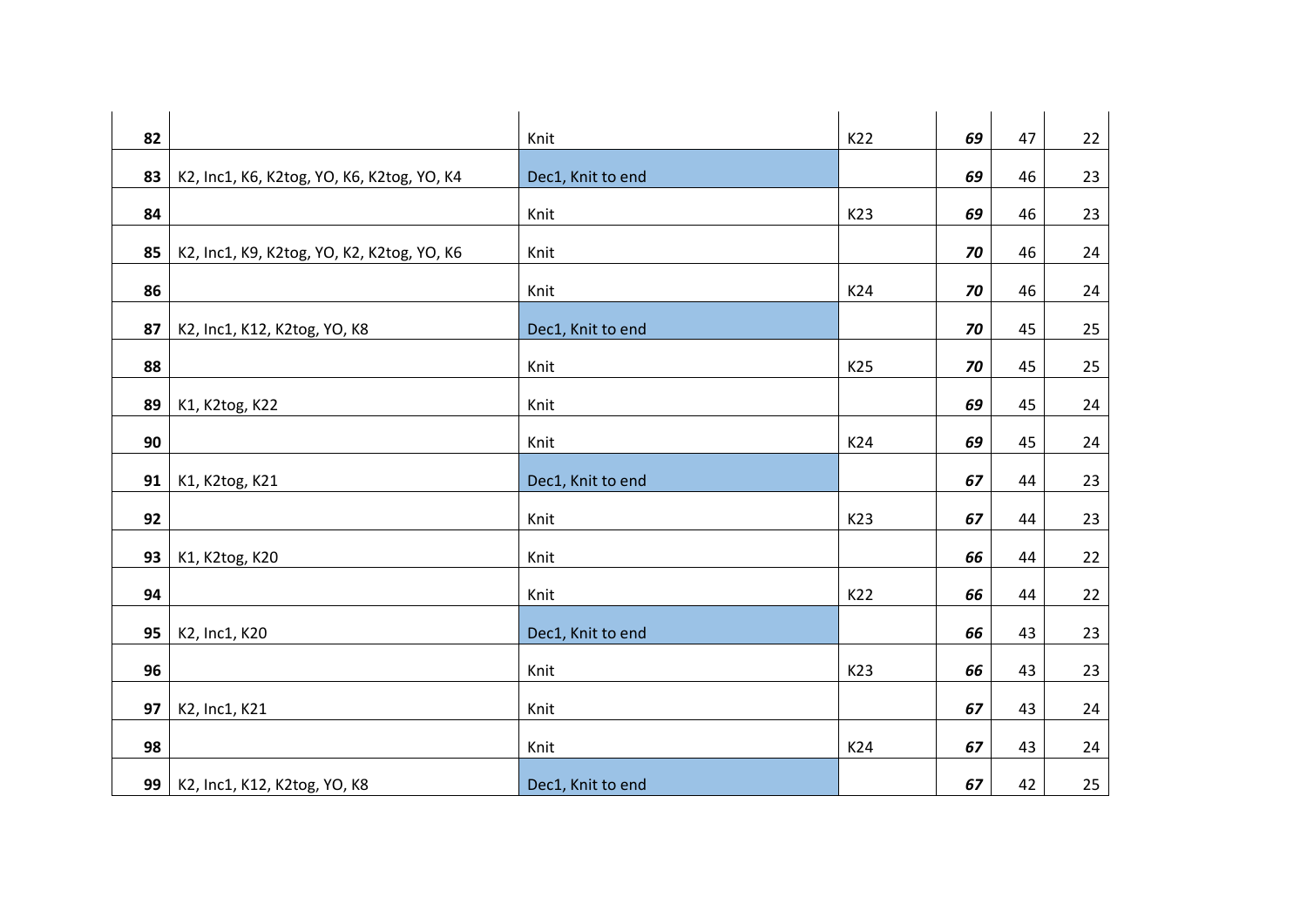| 100 |                                              |                   | K25 | 67 | 42 |    |
|-----|----------------------------------------------|-------------------|-----|----|----|----|
|     |                                              | Knit              |     |    |    | 25 |
| 101 | K1, K2tog, K10, K2tog, YO, K2, K2tog, YO, K6 | Knit              |     | 66 | 42 | 24 |
| 102 |                                              | Knit              | K24 | 66 | 42 | 24 |
| 103 | K1, K2tog, K7, K2tog, YO, K6, K2tog, YO, K4  | Dec1, Knit to end |     | 64 | 41 | 23 |
| 104 |                                              | Knit              | K23 | 64 | 41 | 23 |
| 105 | K1, K2tog, K4, K2tog, YO, K10, K2tog, YO, K2 | Knit              |     | 63 | 41 | 22 |
| 106 |                                              | Knit              | K22 | 63 | 41 | 22 |
| 107 | K2, Inc1, K6, K2tog, YO, K6, K2tog, YO, K4   | Dec1, Knit to end |     | 63 | 40 | 23 |
| 108 |                                              | Knit              | K23 | 63 | 40 | 23 |
| 109 | K2, Inc1, K9, K2tog, YO, K2, K2tog, YO, K6   | Knit              |     | 64 | 40 | 24 |
| 110 |                                              | Knit              | K24 | 64 | 40 | 24 |
| 111 | K2, Inc1, K12, K2tog, YO, K8                 | Dec1, Knit to end |     | 64 | 39 | 25 |
| 112 |                                              | Knit              | K25 | 64 | 39 | 25 |
| 113 | K1, K2tog, K22                               | Knit              |     | 63 | 39 | 24 |
| 114 |                                              | Knit              | K24 | 63 | 39 | 24 |
| 115 | K1, K2tog, K21                               | Dec1, Knit to end |     | 61 | 38 | 23 |
| 116 |                                              | Knit              | K23 | 61 | 38 | 23 |
| 117 | K1, K2tog, K20                               | Knit              |     | 60 | 38 | 22 |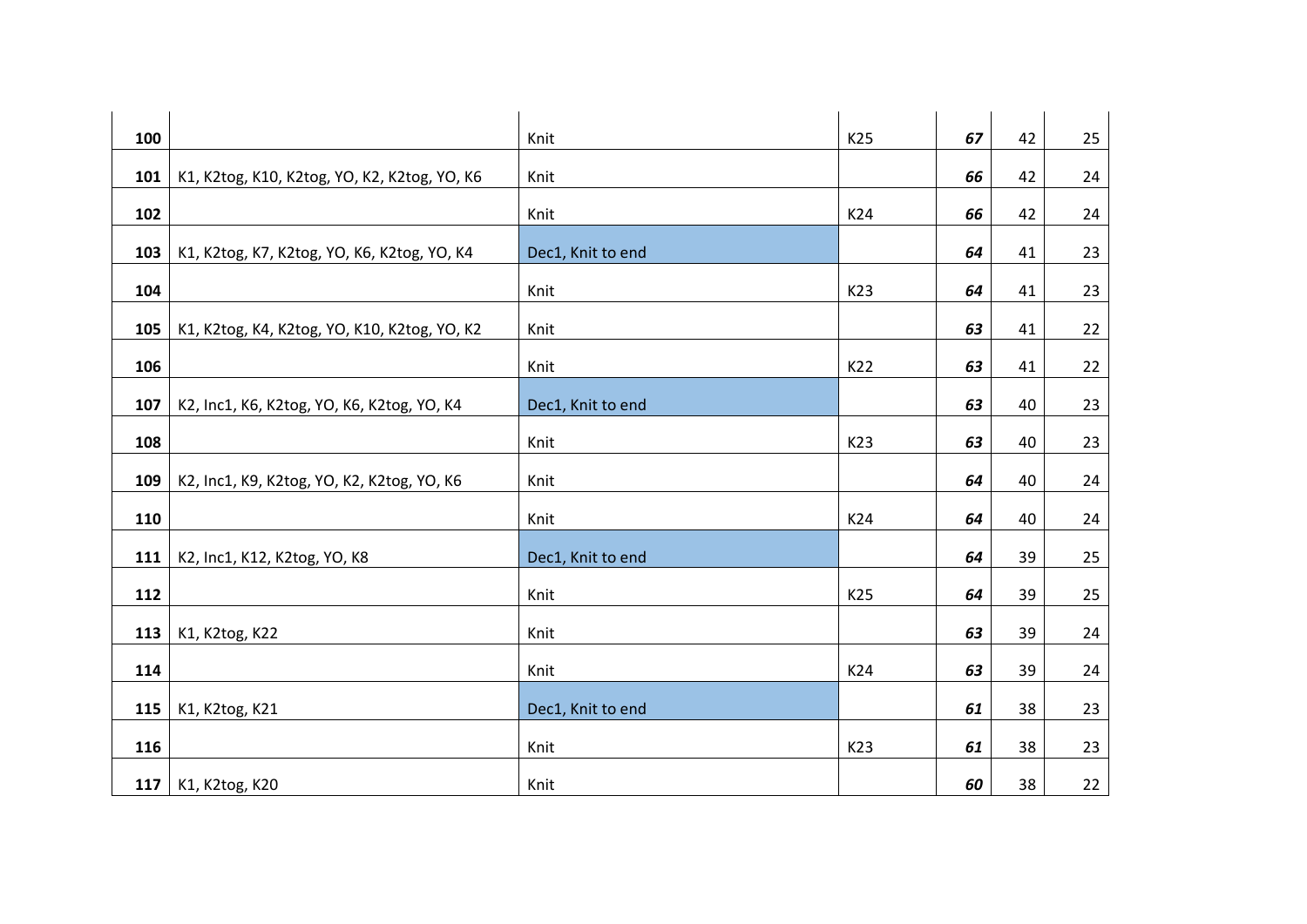| 118 |                                              | Knit              | K22 | 60 | 38 | 22 |
|-----|----------------------------------------------|-------------------|-----|----|----|----|
| 119 | K2, Inc1, K20                                | Dec1, Knit to end |     | 60 | 37 | 23 |
| 120 |                                              | Knit              | K23 | 60 | 37 | 23 |
| 121 | K2, Inc1, K21                                | Knit              |     | 61 | 37 | 24 |
| 122 |                                              | Knit              | K24 | 61 | 37 | 24 |
| 123 | K2, Inc1, K12, K2tog, YO, K8                 | Dec1, Knit to end |     | 61 | 36 | 25 |
| 124 |                                              | Knit              | K25 | 61 | 36 | 25 |
| 125 | K1, K2tog, K10, K2tog, YO, K2, K2tog, YO, K6 | Knit              |     | 60 | 36 | 24 |
| 126 |                                              | Knit              | K24 | 60 | 36 | 24 |
| 127 | K1, K2tog, K7, K2tog, YO, K6, K2tog, YO, K4  | Dec1, Knit to end |     | 58 | 35 | 23 |
| 128 |                                              | Knit              | K23 | 58 | 35 | 23 |
|     |                                              |                   |     |    |    |    |
| 129 | K1, K2tog, K4, K2tog, YO, K10, K2tog, YO, K2 | Knit              |     | 57 | 35 | 22 |
| 130 |                                              | Knit              | K22 | 57 | 35 | 22 |
| 131 | K2, Inc1, K6, K2tog, YO, K6, K2tog, YO, K4   | Dec1, Knit to end |     | 57 | 34 | 23 |
| 132 |                                              | Knit              | K23 | 57 | 34 | 23 |
| 133 | K2, Inc1, K9, K2tog, YO, K2, K2tog, YO, K6   | Knit              |     | 58 | 34 | 24 |
| 134 |                                              | Knit              | K24 | 58 | 34 | 24 |
| 135 | K2, Inc1, K12, K2tog, YO, K8                 | Dec1, Knit to end |     | 58 | 33 | 25 |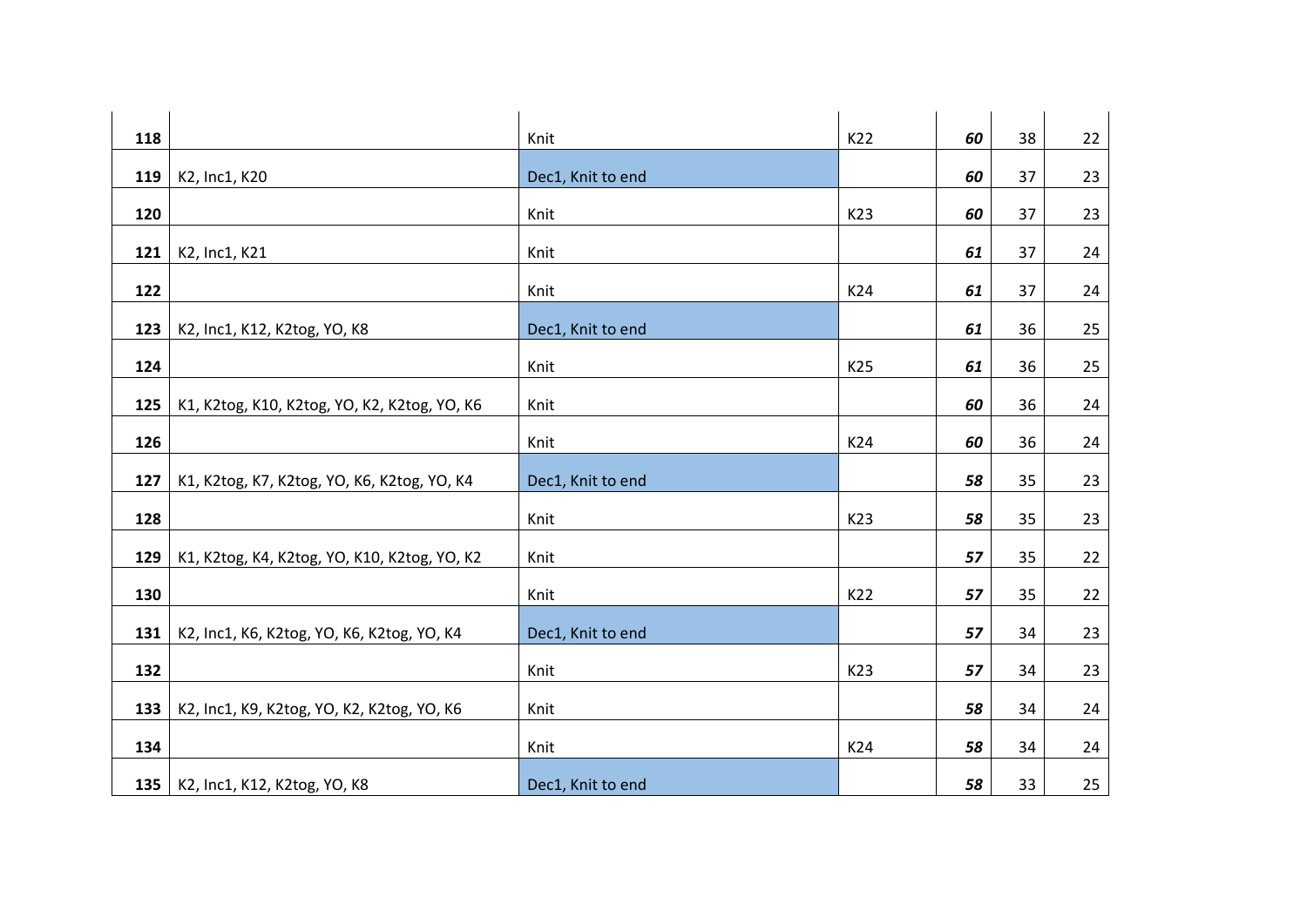| 136 |                                                    | Knit              | K25 | 58 | 33 | 25 |
|-----|----------------------------------------------------|-------------------|-----|----|----|----|
| 137 | K1, K2tog, K22                                     | Knit              |     | 57 | 33 | 24 |
| 138 |                                                    | Knit              | K24 | 57 | 33 | 24 |
| 139 | K1, K2tog, K21                                     | Dec1, Knit to end |     | 55 | 32 | 23 |
| 140 |                                                    | Knit              | K23 | 55 | 32 | 23 |
| 141 | K1, K2tog, K20                                     | Knit              |     | 54 | 32 | 22 |
| 142 |                                                    | Knit              | K22 | 54 | 32 | 22 |
| 143 | K2, Inc1, K20                                      | Dec1, Knit to end |     | 54 | 31 | 23 |
| 144 |                                                    | Knit              | K23 | 54 | 31 | 23 |
| 145 | K2, Inc1, K21                                      | Knit              |     | 55 | 31 | 24 |
| 146 |                                                    | Knit              | K24 | 55 | 31 | 24 |
| 147 | K2, Inc1, K12, K2tog, YO, K8                       | Dec1, Knit to end |     | 55 | 30 | 25 |
| 148 |                                                    | Knit              | K25 | 55 | 30 | 25 |
| 149 | K1, K2tog, K10, K2tog, YO, K2, K2tog, YO, K6       | Knit              |     | 54 | 30 | 24 |
| 150 |                                                    | Knit              | K24 | 54 | 30 | 24 |
| 151 | K1, K2tog, K7, K2tog, YO, K6, K2tog, YO, K4        | Dec1, Knit to end |     | 52 | 29 | 23 |
| 152 |                                                    | Knit              | K23 | 52 | 29 | 23 |
|     | 153   K1, K2tog, K4, K2tog, YO, K10, K2tog, YO, K2 | Knit              |     | 51 | 29 | 22 |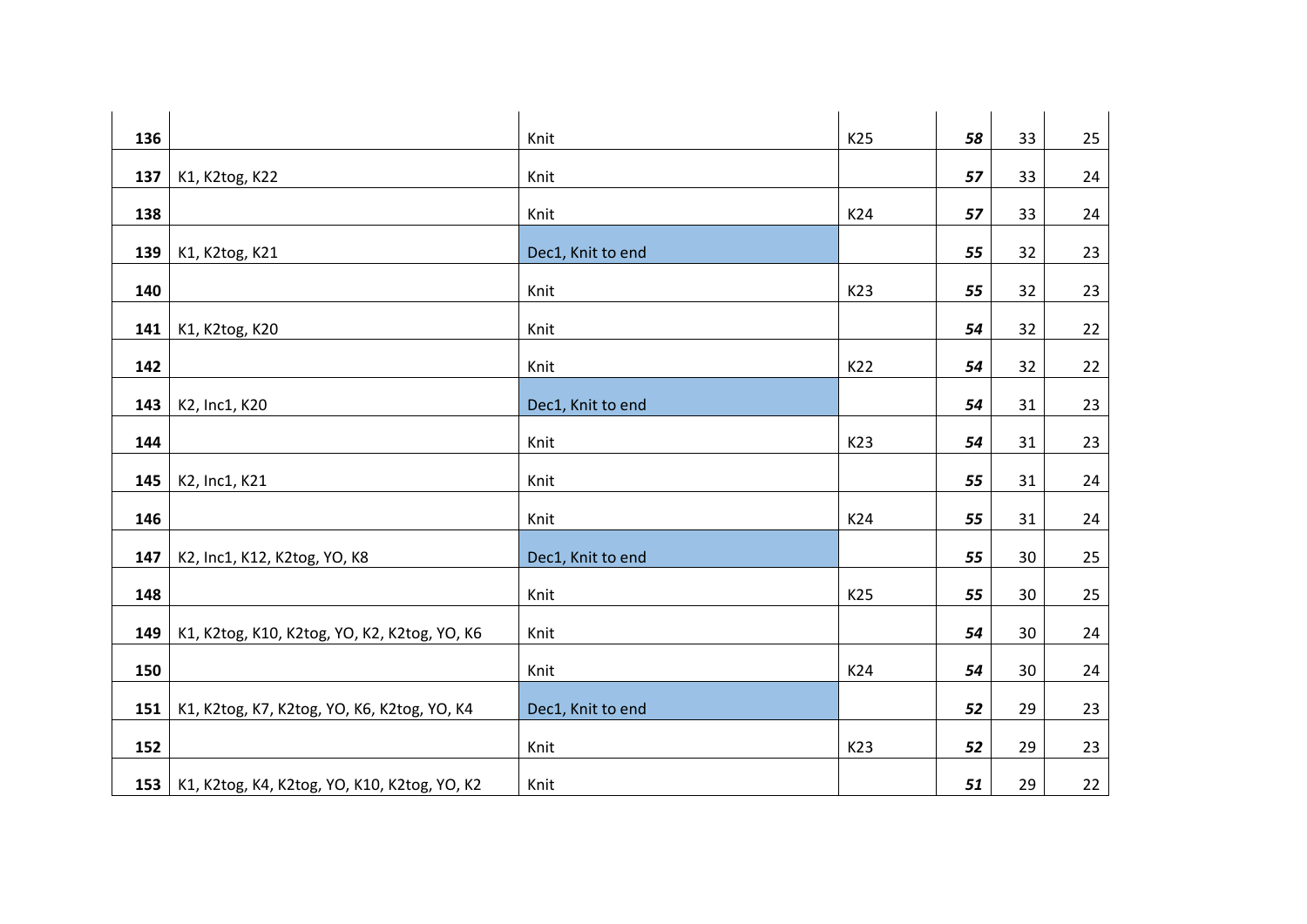| 154 |                                            | Knit              | K22 | 51 | 29 | 22 |
|-----|--------------------------------------------|-------------------|-----|----|----|----|
| 155 | K2, Inc1, K6, K2tog, YO, K6, K2tog, YO, K4 | Dec1, Knit to end |     | 51 | 28 | 23 |
| 156 |                                            | Knit              | K23 | 51 | 28 | 23 |
| 157 | K2, Inc1, K9, K2tog, YO, K2, K2tog, YO, K6 | Knit              |     | 52 | 28 | 24 |
| 158 |                                            | Knit              | K24 | 52 | 28 | 24 |
| 159 | K2, Inc1, K12, K2tog, YO, K8               | Dec1, Knit to end |     | 52 | 27 | 25 |
| 160 |                                            | Knit              | K25 | 52 | 27 | 25 |
| 161 | K1, K2tog, K22                             | Knit              |     | 51 | 27 | 24 |
| 162 |                                            | Knit              | K24 | 51 | 27 | 24 |
| 163 | K1, K2tog, K21                             | Dec1, Knit to end |     | 49 | 26 | 23 |
| 164 |                                            | Knit              | K23 | 49 | 26 | 23 |
| 165 | K1, K2tog, K20                             | Knit              |     | 48 | 26 | 22 |
| 166 |                                            | Knit              | K22 | 48 | 26 | 22 |
| 167 | K2, Inc1, K20                              | Dec1, Knit to end |     | 48 | 25 | 23 |
| 168 |                                            | Knit              | K23 | 48 | 25 | 23 |
| 169 | K2, Inc1, K21                              | Knit              |     | 49 | 25 | 24 |
| 170 |                                            | Knit              | K24 | 49 | 25 | 24 |
| 171 | K2, Inc1, K12, K2tog, YO, K8               | Dec1, Knit to end |     | 49 | 24 | 25 |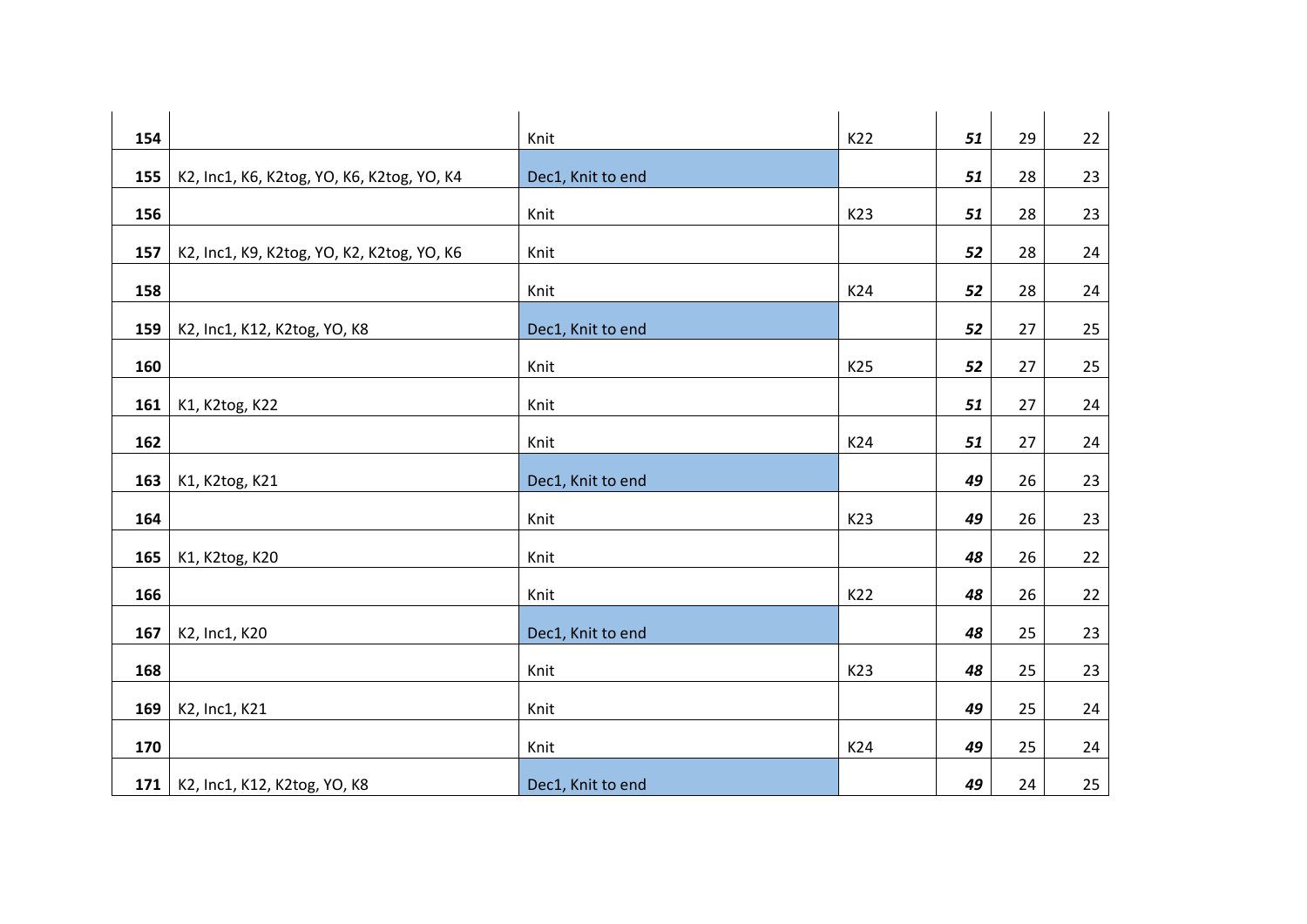| 172 |                                              |                   | K25 | 49 | 24 |    |
|-----|----------------------------------------------|-------------------|-----|----|----|----|
|     |                                              | Knit              |     |    |    | 25 |
| 173 | K1, K2tog, K10, K2tog, YO, K2, K2tog, YO, K6 | Knit              |     | 48 | 24 | 24 |
| 174 |                                              | Knit              | K24 | 48 | 24 | 24 |
| 175 | K1, K2tog, K7, K2tog, YO, K6, K2tog, YO, K4  | Dec1, Knit to end |     | 46 | 23 | 23 |
| 176 |                                              | Knit              | K23 | 46 | 23 | 23 |
| 177 | K1, K2tog, K4, K2tog, YO, K10, K2tog, YO, K2 | Knit              |     | 45 | 23 | 22 |
| 178 |                                              | Knit              | K22 | 45 | 23 | 22 |
| 179 | K2, Inc1, K6, K2tog, YO, K6, K2tog, YO, K4   | Dec1, Knit to end |     | 45 | 22 | 23 |
| 180 |                                              | Knit              | K23 | 45 | 22 | 23 |
| 181 | K2, Inc1, K9, K2tog, YO, K2, K2tog, YO, K6   | Knit              |     | 46 | 22 | 24 |
| 182 |                                              | Knit              | K24 | 46 | 22 | 24 |
| 183 | K2, Inc1, K12, K2tog, YO, K8                 | Dec1, Knit to end |     | 46 | 21 | 25 |
| 184 |                                              | Knit              | K25 | 46 | 21 | 25 |
| 185 | K1, K2tog, K22                               | Knit              |     | 45 | 21 | 24 |
| 186 |                                              | Knit              | K24 | 45 | 21 | 24 |
| 187 | K1, K2tog, K21                               | Dec1, Knit to end |     | 43 | 20 | 23 |
| 188 |                                              | Knit              | K23 | 43 | 20 | 23 |
| 189 | K1, K2tog, K20                               | Knit              |     | 42 | 20 | 22 |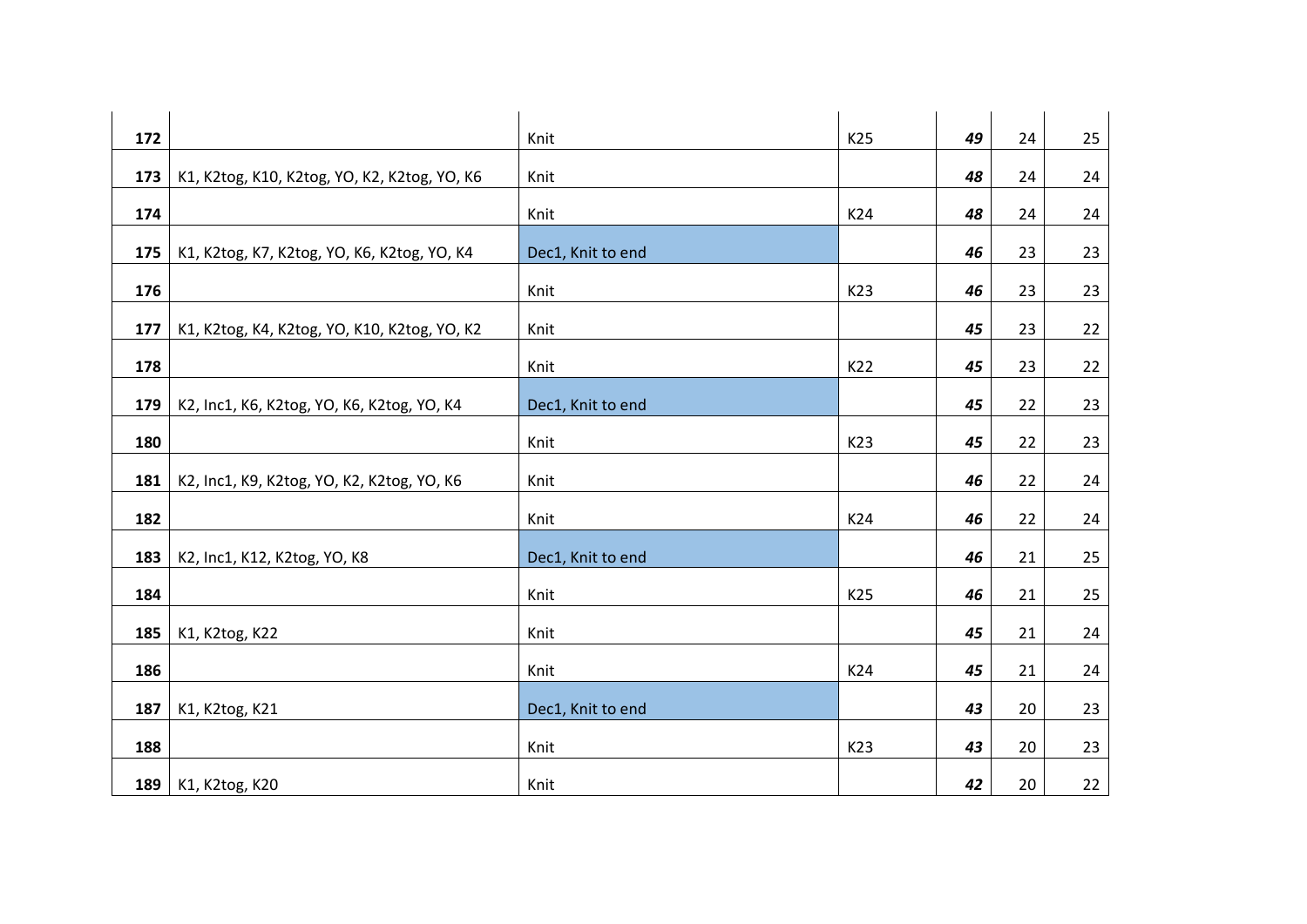| 190 |                                              | Knit              | K22 | 42 | 20 | 22 |
|-----|----------------------------------------------|-------------------|-----|----|----|----|
| 191 | K2, Inc1, K20                                | Dec1, Knit to end |     | 42 | 19 | 23 |
| 192 |                                              | Knit              | K23 | 42 | 19 | 23 |
| 193 | K2, Inc1, K21                                | Knit              |     | 43 | 19 | 24 |
| 194 |                                              | Knit              | K24 | 43 | 19 | 24 |
| 195 | K2, Inc1, K12, K2tog, YO, K8                 | Dec1, Knit to end |     | 43 | 18 | 25 |
| 196 |                                              | Knit              | K25 | 43 | 18 | 25 |
| 197 | K1, K2tog, K10, K2tog, YO, K2, K2tog, YO, K6 | Knit              |     | 42 | 18 | 24 |
| 198 |                                              | Knit              | K24 | 42 | 18 | 24 |
| 199 | K1, K2tog, K7, K2tog, YO, K6, K2tog, YO, K4  | Dec1, Knit to end |     | 40 | 17 | 23 |
| 200 |                                              | Knit              | K23 | 40 | 17 | 23 |
| 201 | K1, K2tog, K4, K2tog, YO, K10, K2tog, YO, K2 | Knit              |     | 39 | 17 | 22 |
| 202 |                                              | Knit              | K22 | 39 | 17 | 22 |
| 203 | K2, Inc1, K6, K2tog, YO, K6, K2tog, YO, K4   | Dec1, Knit to end |     | 39 | 16 | 23 |
| 204 |                                              | Knit              | K23 | 39 | 16 | 23 |
| 205 | K2, Inc1, K9, K2tog, YO, K2, K2tog, YO, K6   | Knit              |     | 40 | 16 | 24 |
| 206 |                                              | Knit              | K24 | 40 | 16 | 24 |
| 207 | K2, Inc1, K12, K2tog, YO, K8                 | Dec1, Knit to end |     | 40 | 15 | 25 |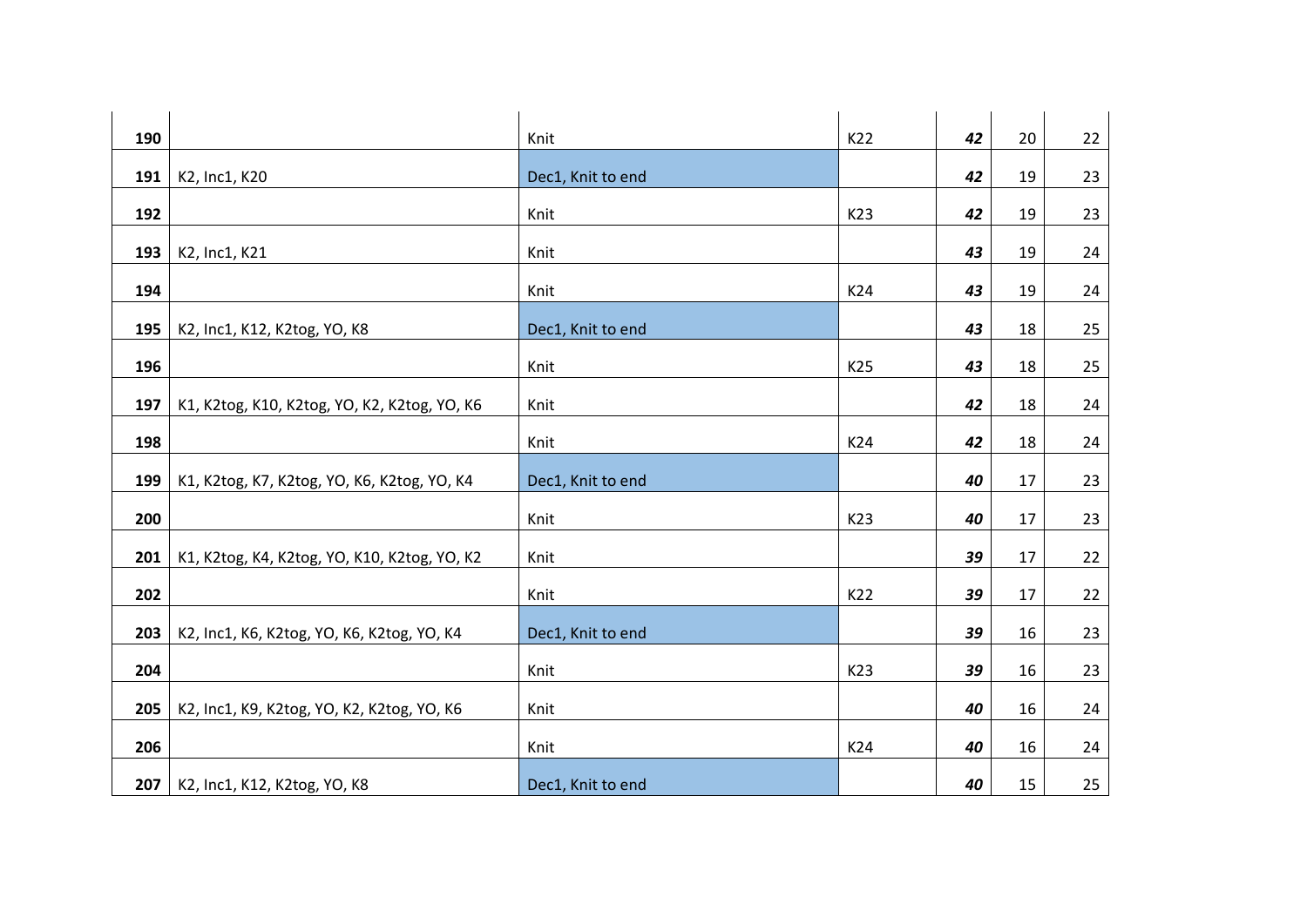| 208 |                                              | Knit              | K25 | 40 | 15 | 25 |
|-----|----------------------------------------------|-------------------|-----|----|----|----|
| 209 | K1, K2tog, K22                               | Knit              |     | 39 | 15 | 24 |
| 210 |                                              | Knit              | K24 | 39 | 15 | 24 |
| 211 | K1, K2tog, K21                               | Dec1, Knit to end |     | 37 | 14 | 23 |
| 212 |                                              | Knit              | K23 | 37 | 14 | 23 |
| 213 | K1, K2tog, K20                               | Knit              |     | 36 | 14 | 22 |
| 214 |                                              | Knit              | K22 | 36 | 14 | 22 |
| 215 | K2, Inc1, K20                                | Dec1, Knit to end |     | 36 | 13 | 23 |
| 216 |                                              | Knit              | K23 | 36 | 13 | 23 |
| 217 | K2, Inc1, K21                                | Knit              |     | 37 | 13 | 24 |
| 218 |                                              | Knit              | K24 | 37 | 13 | 24 |
| 219 | K2, Inc1, K12, K2tog, YO, K8                 | Dec1, Knit to end |     | 37 | 12 | 25 |
| 220 |                                              | Knit              | K25 | 37 | 12 | 25 |
| 221 | K1, K2tog, K10, K2tog, YO, K2, K2tog, YO, K6 | Knit              |     | 36 | 12 | 24 |
| 222 |                                              | Knit              | K24 | 36 | 12 | 24 |
| 223 | K1, K2tog, K7, K2tog, YO, K6, K2tog, YO, K4  | Dec1, Knit to end |     | 34 | 11 | 23 |
| 224 |                                              | Knit              | K23 | 34 | 11 | 23 |
| 225 | K1, K2tog, K4, K2tog, YO, K10, K2tog, YO, K2 | Knit              |     | 33 | 11 | 22 |